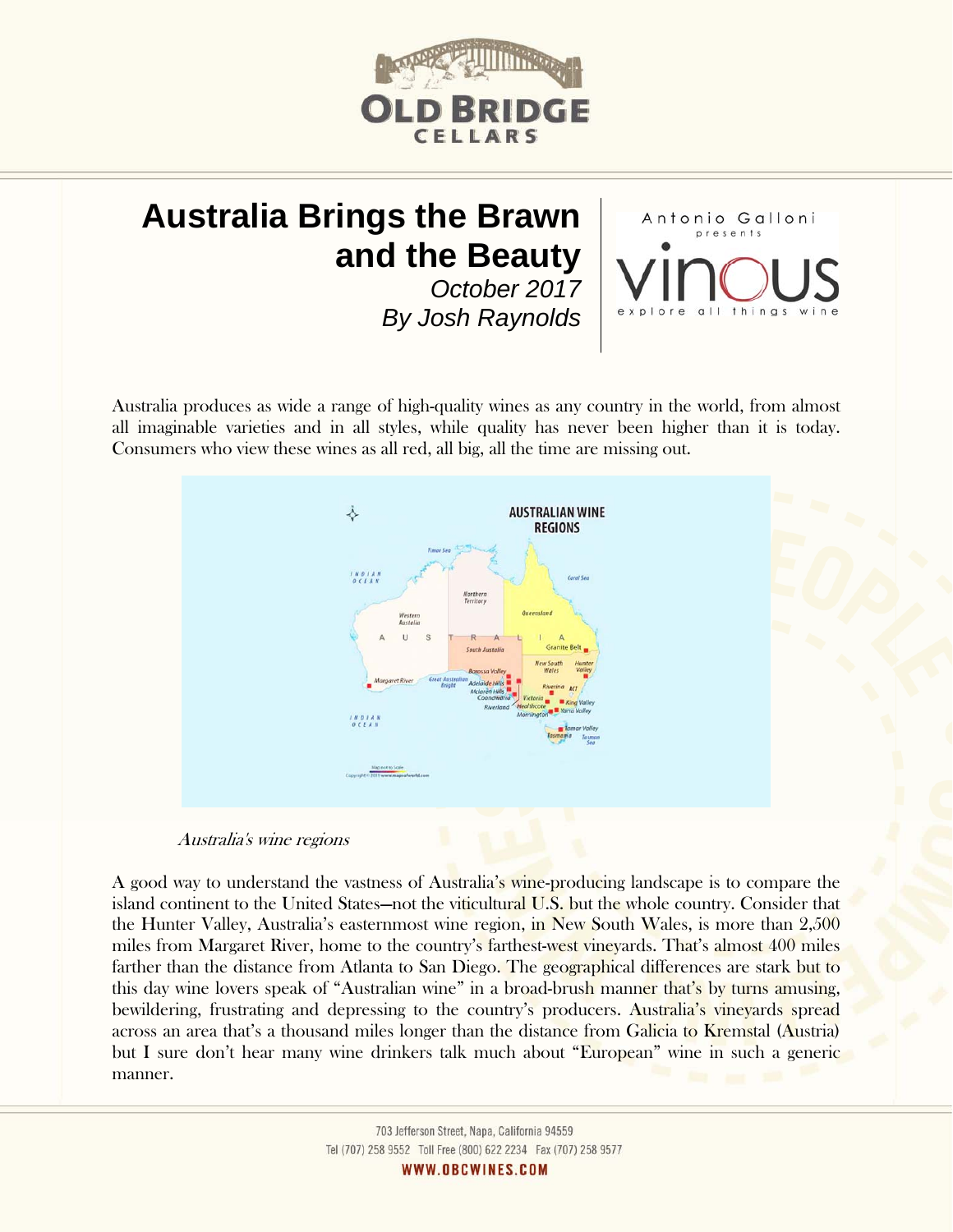

Australia can be considered a New World wine region by European standards but in the context of non-European wine-producing areas it's actually quite old, with its roots, literally and figuratively, stretching back to the 1820s. Even more intriguing is that Australia can lay claim to some of the oldest producing vines on earth, including what some say are the most ancient Grenache and Syrah (almost always called Shiraz in Australia) plantings anywhere. Old vines are a common theme across the country—especially in South Australia—and the wines that they produce can be serious show-stoppers for their depth and power; they often sell for extremely reasonable prices as well.

As a jumping-off point for the wines reviewed in this article, a brief overview of most of the country's best-known and mostly highly regarded wine regions is in order. The operative word here is "brief" as any one of the following areas is book-worthy, as are many additional regions that I have left out in the interest of brevity.



Margaret River

# Western Australia: Margaret River

Western Australia, located some 2,500 miles from Sydney, is the source of many of the country's most sought after, small-production and consequently expensive wines. Fortunately the overall standard of wine quality from this vast state is uniformly high. The ocean-influenced Margaret River region is especially intriguing for the fact that it produces not only most of Australia's most elegant, complex and Bordeaux-like Cabernet Sauvignons and Cabernet-based blends but many of the country's most stylish and highly regarded Chardonnays as well. In fact, this zone is home to two of the country's most consistently fine Chardonnay producers, Cullen and Leeuwin Estate, whose versions of this variety should also be counted among the best in the New World, period. Those two wineries are also, unsurprisingly, at the top of the red wine heap in the Margaret River.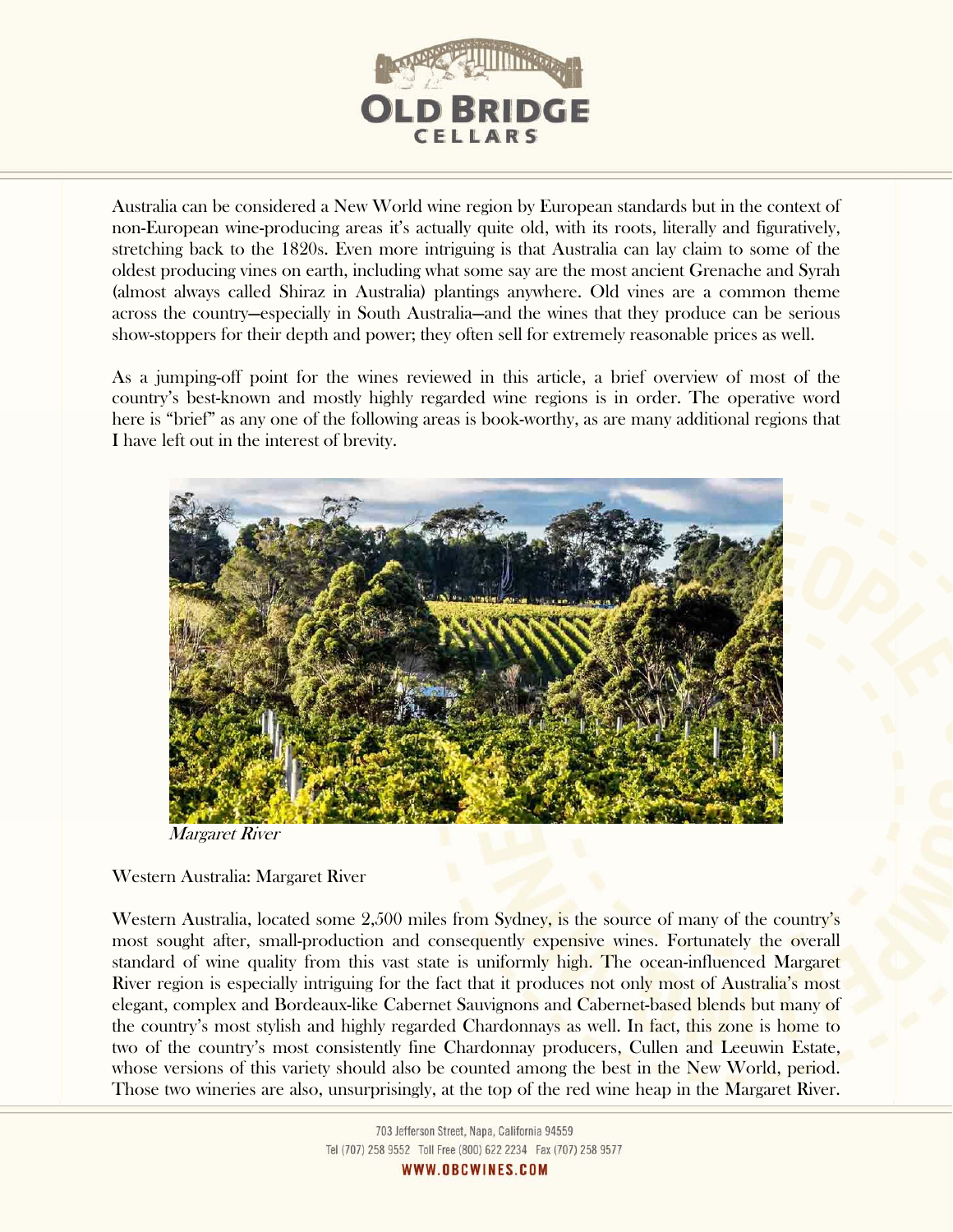

High-quality Sauvignon Blanc and Sauvignon Blanc/Sémillon are produced in Margaret River as well, as are a handful of impressive Pinot Noirs, Rieslings and Syrahs, but Cabernet Sauvignon and Chardonnay are the clear marquee varieties here.

Unfortunately, the wines of the region will never be cheap. Land prices are high, as are labor costs. Even more important, the wealthy city of Perth, with by far the largest concentration of people in Western Australia, has an insatiable thirst for the local wines, so a good portion of the Margaret River's relatively small vinous production never makes it far from home.

In 2015 Margaret River experienced a rainy winter and spring, which resulted in a difficult flowering and an ultimate reduction in production. The summer was dry and moderately warm and conditions remained favorable through the harvest. Quality so far appears to be good to very good even if there isn't much wine to go around.

Western Australia: Great Southern

Some of Australia's most impressive examples of Riesling emanate from the cool Frankland River zone, which sits roughly 225 miles south and slightly east of Perth. Frankland River is the most famous of the five sub-regions of Great Southern, along with Albany, Denmark, Porongurups and Mount Barker, and the one that has made the most headway in the international wine market. That's no surprise as this cool, hilly, relatively inland region is well known for producing some of Australia's most racy, sharply delineated Rieslings. The best examples of Frankland River Riesling bear comparison to those from the Clare Valley, which have long been considered the gold standard for this variety in Australia and are among the best in the New World. Production here is limited, though, as wineries in the Great Southern region are almost all on the small, artisanal side, so some hunting may be necessary to land the top wines.

The 2015 vintage in Great Southern brought low yields due to a poor flowering and quality looks mixed, with many grapes harvested at lower-than-usual sugar levels.

# South Australia: Clare Valley

The vast majority of Australia's most famous wine regions are situated in the state of South Australia, which offers a vast range of geographic and climate conditions and thus a predictably broad variety of wine styles from a large number of varieties. If there ever was a region that defied efforts to generalize about wine styles, South Australia is it.

The finest dry New World Rieslings that I've ever had the pleasure to drink came from Clare Valley, which actually isn't a valley at all but rather a high-altitude plateau that enjoys breezy conditions and cold nights that create an ideal growing situation for cool-climate varieties. The best known and to my mind the top producer of Clare Valley Riesling is Jeffrey Grosset, whose wines created the paradigm for the Clare Valley style with their intense lime-and-grapefruit citrus character, razor-sharp acidity, pronounced minerality and ability to age effortlessly. The overall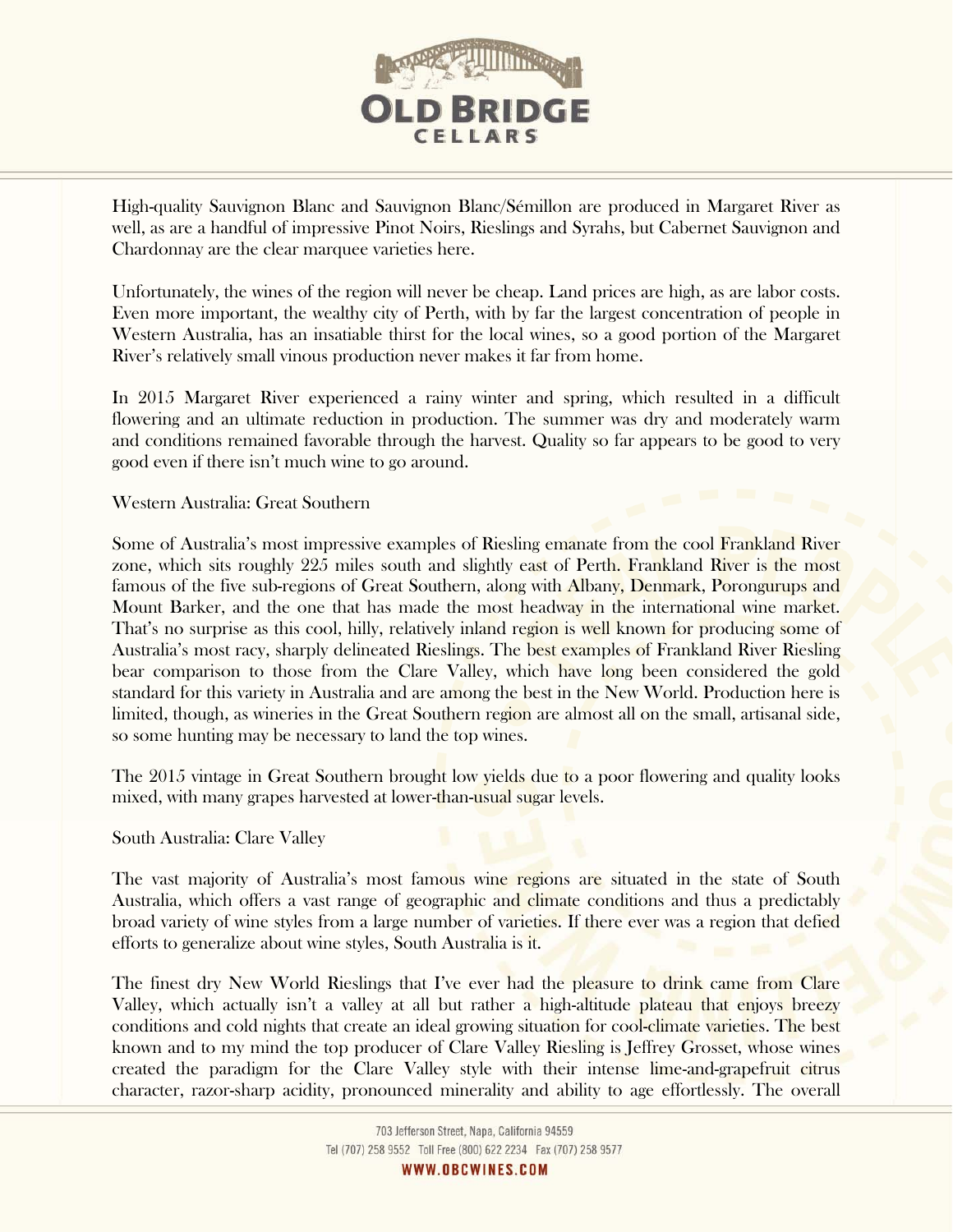

standard of quality for Clare Valley Riesling is remarkably high; in fact, it's pretty tough to find an example in the market now that isn't at least very good.

The 2016 Rieslings have turned out exceptionally well, with bright acidity, expressive bouquets and excellent balance. Two thousand fifteen is also an outstanding vintage, having produced fruity wines with the backbone to retain freshness and last well.

South Australia: Barossa Valley

For many wine drinkers outside Australia, Barossa Valley wine is Australian wine, at least for the last couple of decades. That outsized, high-alcohol, Xtreme fruit bomb of a Shiraz that burned itself into your taste memory back at the turn of the century? Most likely it came from Barossa. The polarizing character of those wines—and there were plenty of them sent around the world—still dominates many wine lovers' view of Shiraz in particular and Australia in general, and usually not in a good way. But those bottlings were aberrations—and still are, to the extent that they are being made today--and the rest of the Barossa, much less the country, deserves a more sober (as it were) critique by open-minded wine consumers.

Growing conditions here are hot, often torrid, and grape sugars routinely soar to levels that mean the wines will easily crest 15% alcohol, or even 16%. The trick for winemakers is to ensure that there's enough freshness to balance ripeness in the finished wines and that's made possible by the wide diurnal shifts that affect much of the region. On the technological side of the equation, vine irrigation is common in the warmest sectors here, along with acidification, reverse osmosis and water additions, practices that are common in most other hot wine-growing climates in the world, whether producers admit it or not.

This is not to say that Barossa Valley wines will qualify as "elegant" for wine lovers whose benchmark reds come from the continental climates of Europe or the cool coastal regions of America's West Coast. They won't. But in comparison to most wines from central Spain, southern France and inland California, the best Barossa wines stand up quite well. They also, as a rule, age slowly and positively, shedding their overt fruit and baby fat over time and picking up a more savory character that can sometimes remind one of the northern Rhône.

The 2015 growing season began with plenty of welcome rain in winter and early spring (precipitation is always welcome here) followed by a warm, mostly dry late spring and summer. Near-ideal conditions carried through the summer and harvest. This is shaping up to be a classic vintage.

South Australia: Eden Valley

Located within the Barossa zone, the cool, hilly Eden Valley produces mostly Shiraz and Shirazbased wines that are markedly different from those of the Barossa Valley and often distinctly Old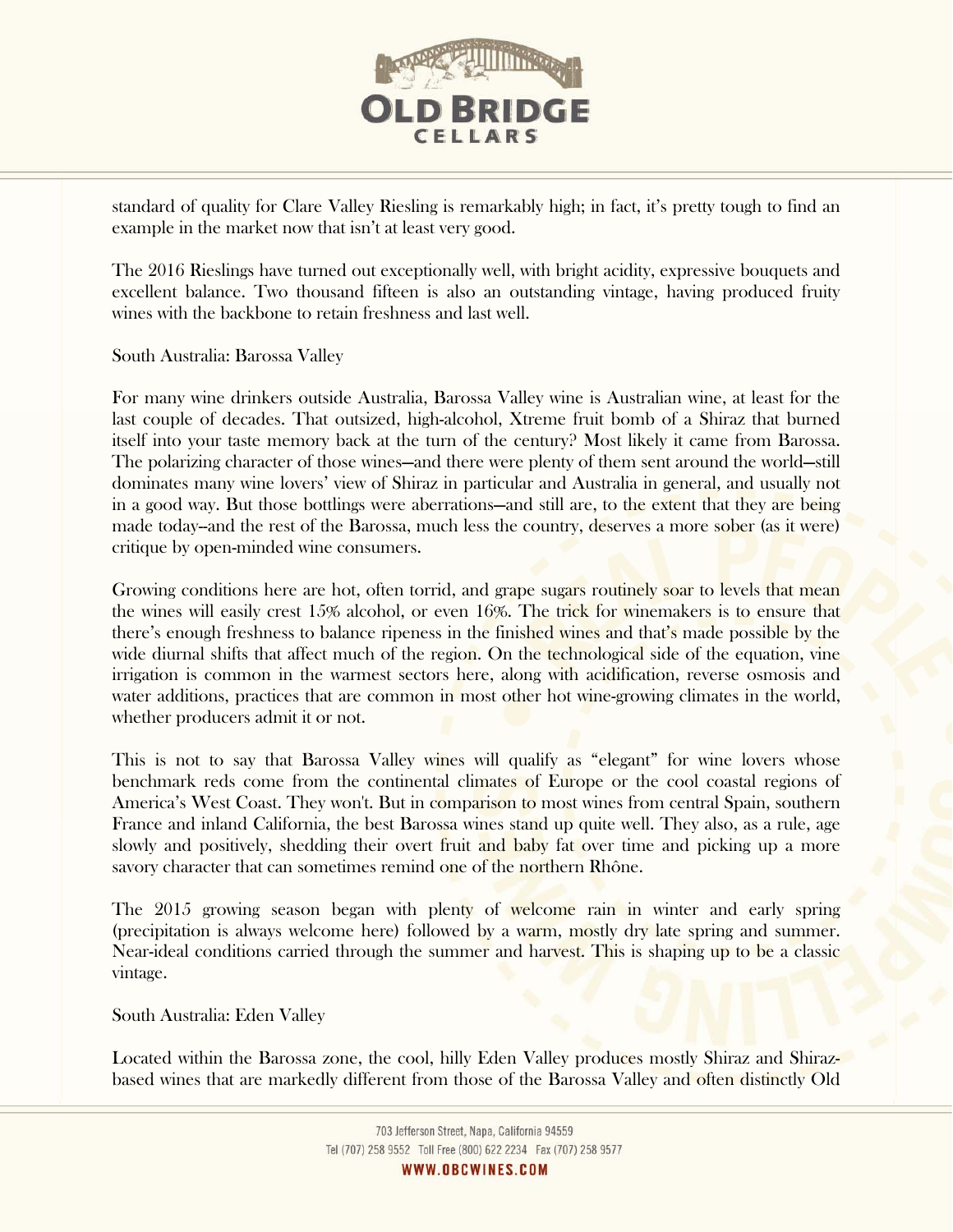

World in style, displaying bright acidity, distinct florality and red fruit character. Yalumba and Henschke are two of the region's best producers and their wines are widely available worldwide.

It's cool enough in most of the Eden Valley to produce outstanding dry Riesling as well and, in fact, that variety makes up almost 25% of the region's vine plantings, with Shiraz slightly ahead at just over 31%.

Those whose tastes run to dry Austrian or German Rieslings owe it to themselves to check out what's happening here; producers like Pewsey Vale, Henschke, Mesh and Penfolds are great places to start.

Riesling was a top performer in 2016: the wines are elegant and precise, with the equilibrium to age. Two thousand fifteen looks highly promising to exceptional for Shiraz thanks to a cool, steady growing season and a dry, perfectly timed harvest with optimally ripe grapes.

Southern Australia: Adelaide Hills and Greater Adelaide

Sauvignon Blanc has been especially successful here and I'd count the region as the most reliable source for stand-alone renditions of the variety in Australia. The cool, higher-altitude, oceaninfluenced geography sets the stage for taut, nervy, Loire-style wines that usually sell for extremely reasonable prices given their quality. With rare exception the wines are made to drink upon release but the best examples will reward some patience thanks to their zesty acidity and balance.

Some serious Chardonnay is also made in this region, with more than a few showing the sort of vibrancy, minerality and precision that one might associate with Chablis. The general style of Chardonnay here definitely references the Old World more than the New and the best versions are excellent cellar candidates.

Riesling also grows well in the Adelaide Hills and an increasing number of serious examples of Cabernet Sauvignon and Cabernet-based blends, Pinot Noir and Shiraz are being made here as well, all of them in an elegant, focused, low-octane style that reflects the area's growing conditions. Those looking for Barossa Valley-style fruit bombs aren't going to find such wines in these parts.

Two thousand sixteen provided an above-average quantity of high-quality fruit thanks to well-timed spring and late summer rains. The white wines are turning out fresh and silky, while the 2015 reds show real energy and excellent balance.

South Australia: McLaren Vale

A full range of white wines of every imaginable style and weight is produced from the widely varied soils here, from dry Rieslings and Sauvignon Blancs to richer Marsanne, Roussanne, Viognier and Chardonnay bottlings. But the region is best known for its powerful yet well-balanced red wines, especially those based on Shiraz, with the other Rhône red varieties—and Cabernet Sauvignon playing supporting but extremely important roles as well. This is one of Australia's oldest wine-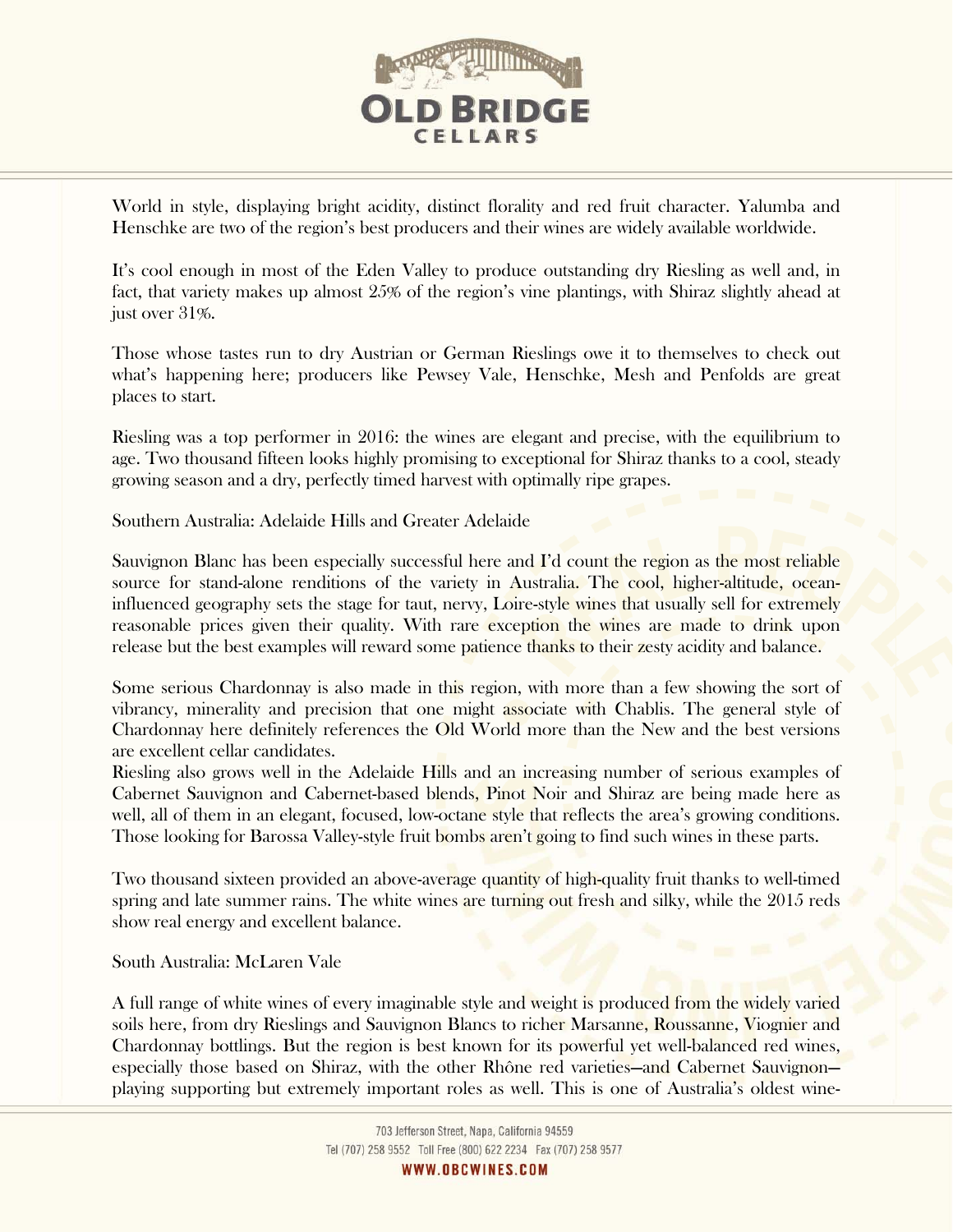

growing regions: its first vines were planted in 1838 and its first commercial wineries opened in 1850. Some of the country's best-known and most widely exported producers are located here, such as d'Arenberg, Wirra Wirra, Chapel Hill and Kay Brothers Amery. Its location near the capital city of Adelaide, with a population of almost 1.2 million people, has ensured a robust local market for the best wines, which means that some of the area's most sought-after bottlings will always be tough to find in export markets.

My early look at the 2016 white wines from McLaren Vale turned up wines that are lively and precise, with intense perfume and very good depth. The region's 2015 reds come from a short harvest but look to be of very high quality, with strong concentration allied to good energy.

## South Australia: Coonawarra

Situated near South Australia's border with Victoria, Coonawarra is actually a sub-region of Limestone Coast but its fame has for years overwhelmed that of the larger zone. That renown is due to the fact that many of Australia's most highly regarded Cabernet Sauvignon and Cab-based blends have been made from fruit grown here since the 1950s. These wines tend to be quite solid on release, with very good depth and tannic structure that ensure reliable cellaring potential. A well-aged and carefully cellared Coonawarra Cabernet from the likes of Penley Estate or Wynn's has fooled me more than a few times into thinking that I was drinking a top-notch Left Bank Bordeaux (there are remarkable climate similarities between these two areas), such was their savory character, chewy texture and bright acidity.

Fans of old school Cabernet Sauvignon should be pleased with the 2015s from Coonawarra. An ideal growing season and issue-free harvest produced clean, ripe fruit with good but not excessive tannin levels and healthy acidity. The better wines should age slowly and gracefully.

## Victoria: Yarra Valley

The majority of Australia's most elegant wines, especially those made from cool-climate varieties like Pinot Noir and Chardonnay, come from the state of Victoria. Situated in the southernmost point of the country, its wine-growing regions enjoy the cooling influence of the Southern Ocean and its hilly sites benefit from wide diurnal temperature shifts. Shiraz is also very successful across Victoria, producing wines that are usually distinctly northern Rhône-like in personality. Cabernet Sauvignon also has a long, positive history across the region, producing wines that can often rival those from Margaret River for elegance, balance, savory character and cellarworthiness.

The roster of top-drawer wineries in the Yarra Valley, which sits roughly 50 miles east of the state capital Melbourne, features an all-star lineup of Australian producers, with Giant Steps, Mac Forbes, Yarra Yering, Yering Station and Yeringberg among the best known. Pinot Noir and Chardonnay make up the majority of the best wines, in my opinion, with Shiraz and Shiraz-based blends and Cabernet Sauvignon close behind in quality if not sheer number. There's a distinctly European cast to most Yarra Valley wines, which should be no surprise in light of the area's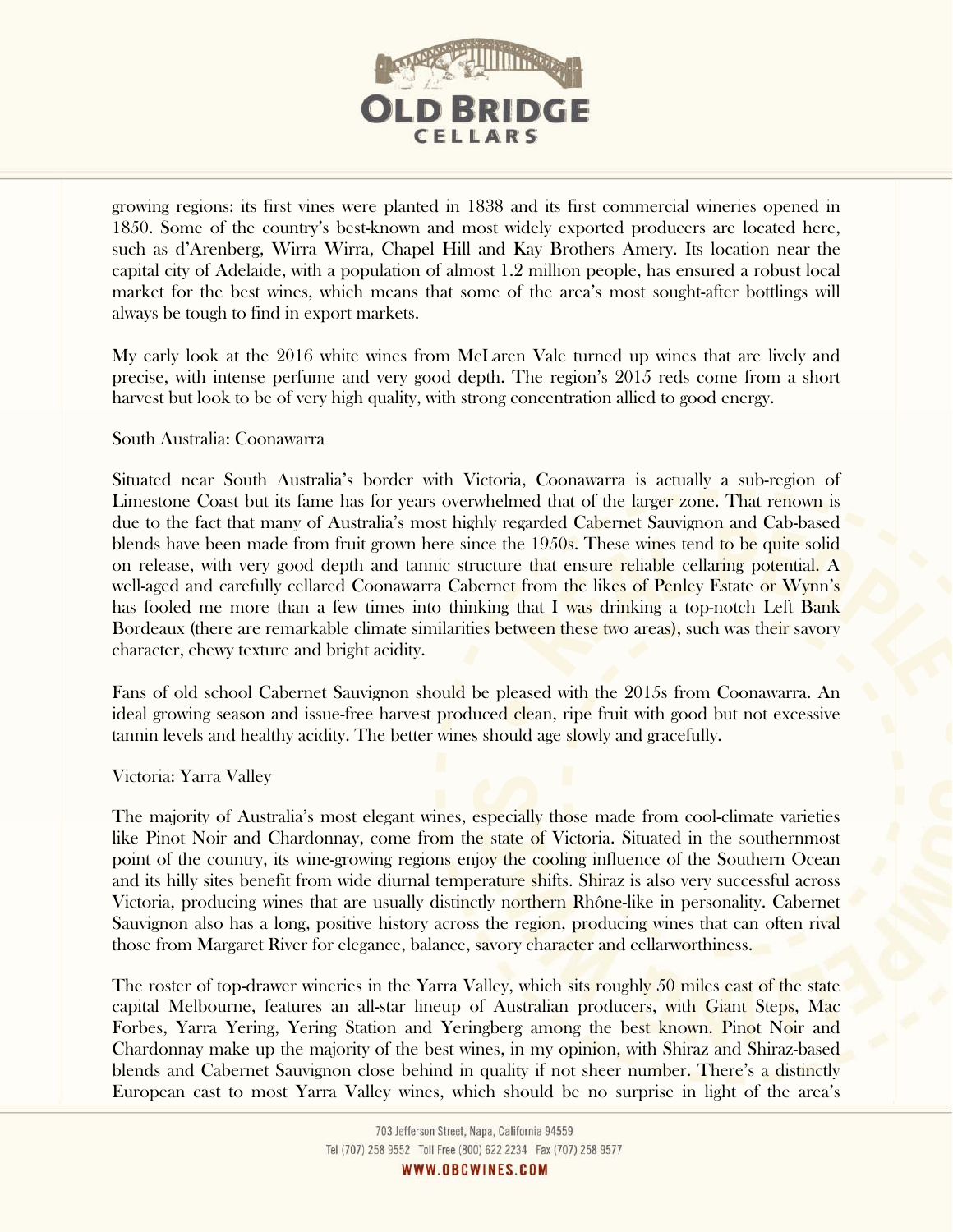

geography and climate. Given its proximity to Melbourne and its world-class restaurant scene, its natural beauty and the fact that there are more than 160 wineries here, it's no surprise that the Yarra Valley is a popular tourist destination and that much of the region's wine production is consumed locally. Many of the Yarra Valley's best limited-production wines are a chore to find outside Victoria.

All varieties performed exceptionally well in 2015, thanks to a cool growing season punctuated by a tiny bit of well-timed rain and ending with a warm, picture-perfect fall and harvest.

Victoria: Heathcote

Located roughly an hour's drive north of Melbourne, Heathcote is a relatively cool inland region justly renowned for producing powerful, structured yet graceful Shiraz and Cabernet Sauvignonbased wines with enviable track records for aging. The nutrient-poor pre-Cambrian soils found here are between 500 million and 550 million years old—among the oldest to be found on earth. There is also a good amount of granite in the area, which is extremely hospitable to Shiraz, as any northern Rhône producer, such as Michel Chapoutier, will tell you. In fact, Chapoutier was impressed enough to bet money on it by setting up a project here with the Laughton family of Jasper Hill (the most famous winery in Heathcote) back in 1998.

Like the rest of Victoria, Heathcote enjoyed a smooth, mostly cool 2015 growing season and a harvest that went off under ideal conditions. It's a bit early to make a call on Cabernet-based wines but, from my handful of tastings of these wines to date, they look highly promising.

Victoria: Mornington Peninsula

If any region of Australia can compete with the Yarra Valley for high-quality Pinot Noir and Chardonnay, it would be the Mornington Peninsula. Located just under 50 miles from Melbourne, the cool, wind-swept vineyards here produce wines of uncommon clarity and finesse. Tasting a Pinot Noir from a top producer such as Bindi, Ten Minutes by Tractor, Moorooduc or Paradigm Hill for the first time can be a head-spinning experience for those who think that graceful versions of the variety are exclusive to Europe, Oregon and coastal California. Victoria's Chardonnays can be equally impressive but they're not easy to track down away from their home turf.

The cool-climate varieties planted in the Mornington Peninsula experienced an ideal growing season in 2015 and the harvest went off without a hitch. Both white and red wines are shaping up to be of very high quality and among the best of the last decade.

New South Wales: Hunter Valley

Located just over a three-hour drive north of Sydney, the Hunter Valley was first planted to vines in the 1820s, making it Australia's oldest wine-growing region. The region is especially warm and humid, which makes it a challenging place to grow the thin-skinned Sémillon, which is the variety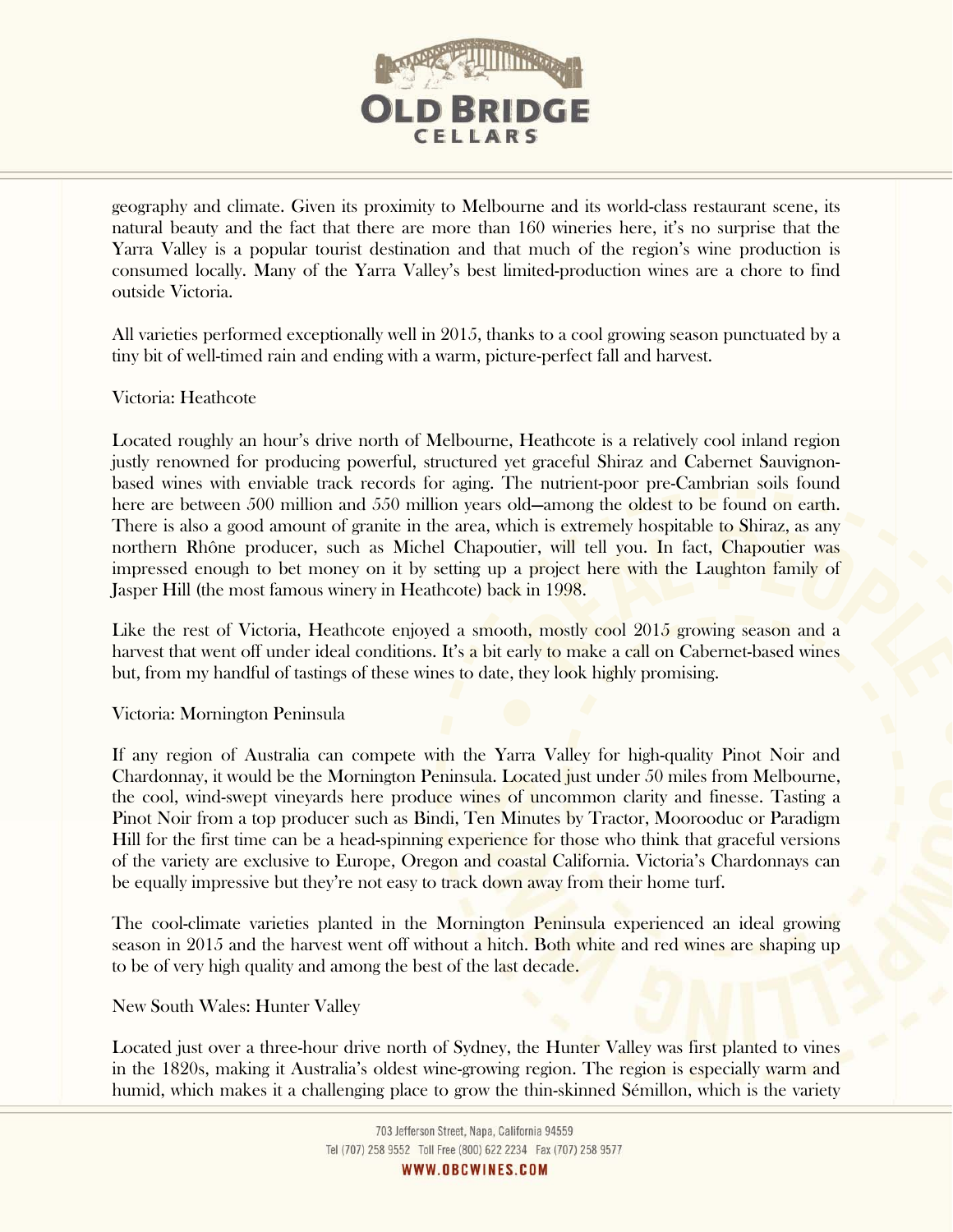

for which the Hunter Valley is best known. Left too long on the vine, Sémillon is an easy target for noble as well as ignoble rot so the fruit here is almost always harvested very early, at sugar levels that produce high-acid, extremely ageworthy wines that clock in as low as 10% alcohol in many vintages. That style has found a following over the decades, to the point that dry Sémillon is now the touchstone wine of the region.

Shiraz is the dark horse in the Hunter Valley and Brokenwood (whose Sémillons are also among Australia's best) has been the standard-bearer for quality since it released its first Shiraz from the 1983 vintage. In fact, many Australian wine aficionados count Brokenwood's Graveyard Vineyard bottling as among the country's finest, regardless of region. Tyrrell's also makes first-rate Shiraz but these bottlings are often overlooked because of the winery's Sémillons, which are the most renowned renditions of the variety in Australia.

Sémillon was highly successful in 2016 after experiencing a bizarre growing season that saw epic rains during the summer followed by the driest autumn in a generation. The wines should turn out to be exceptionally ageworthy thanks to a combination of concentration and healthy acidity. Conditions were challenging for Shiraz in 2015 as a consequence of rain and hailstorms, making it a vintage to buy with care.

## Tasmania

With its heavily ocean-influenced situation and extreme southern location it isn't surprising that the island of Tasmania produces bright, racy wines from cool-climate varieties, notably Pinot Noir and Chardonnay. Josef Chromy and Dalrymple's wines are consistently strong performers with reasonably wide distribution. Some of Australia's finest sparkling wines are made here but local demand, not to mention often ambitious pricing, has made them rare birds in export markets. Tasmania is steadily gaining a foothold abroad, though, as more and more producers see the advantage of making their wines available to an outside world that is steadily developing a taste for the kind of graceful, nervy wines made here.

As with the rest of the southern tier of Australia in 2015, Tasmania enjoyed an ideal, relatively cool growing season that allowed for fresh wines with textbook balance of concentration and liveliness.

I tasted all of the wines in this report in New York over the last several months. Our next installment of Australian reviews will include wines I try during my upcoming trip to Western Australia, South Australia and Victoria, as well as plenty of others that I'll taste back home.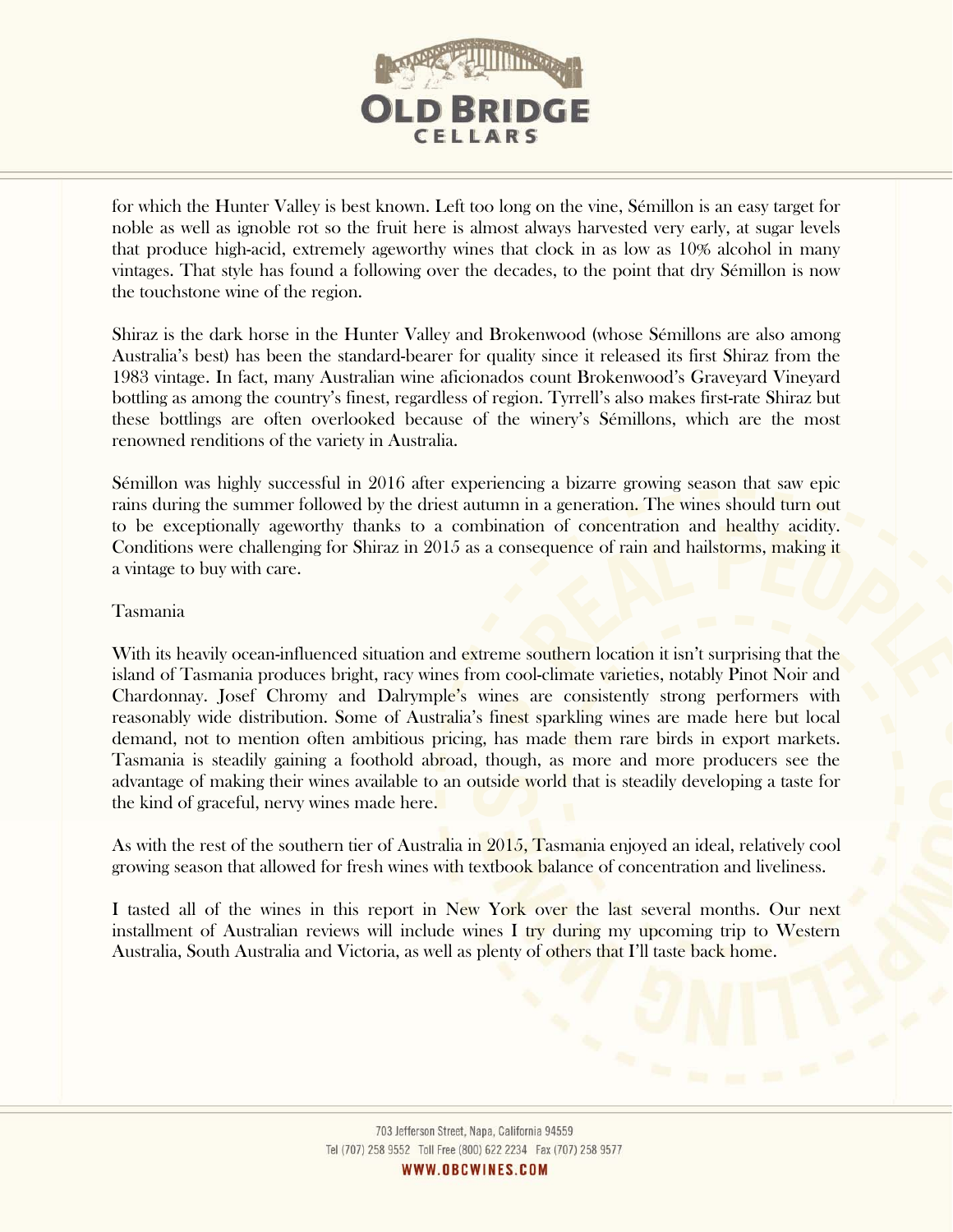

## **BROKENWOOD**

## **92 pts Brokenwood Oakey Creek Semillon 2011**

Light, green-tinged yellow. A vibrant, assertively perfumed nose displays intense Meyer lemon, fennel and jasmine scents and a building mineral overtone. Dry and focused in the mouth, offering bitter citrus pith, dried pear and fresh fig flavors that pick up a spicy element with aeration. Shows real tension but doesn't come off lean. Finishes with excellent energy and mineral-driven persistence.

## **91 pts Brokenwood Hunter Valley Semillon 2015**

Pale gold. Sharply focused lemon zest, green apple and floral scents, along with a hint of chalky minerality. Dry and nervy in the mouth, offering bitter citrus pith and fresh orchard fruit flavors that put on weight with air. Nicely concentrated yet light on its feet, finishing with impressive energy, firm cut and strong, stony persistence.

#### **90 pts Brokenwood Beechworth Pinot Noir 2015**

Bright red. Red currant, raspberry and candied rose scents, lifted by a peppery nuance. Becomes sweeter with air and picks up a smoky nuance on the back half. Silky and refreshingly bitter on the youthfully tannic finish, which shows solid thrust and very good persistence. There's definite old-school structure here, but the succulent fruit handles it well.

#### **CHAMBERS**

#### **97 pts Chambers Rare Muscadelle NV**

Dark brown, almost black. Deep-pitched aromas of roasted coffee, cola, caramelized nuts, woodsmoke, toffee and burnt orange. Incredibly deep and impressively concentrated, offering sweet, palate-staining date cake, raisin, maple syrup, coffee and candied pecan flavors and a strong suggestion of dark chocolate. The orange and coffee notes dominate an endless, supple, broad finish that features an intensely sweet touch of molasses.

#### **96 pts Chambers Rare Muscat NV**

Deep, green-rimmed brown. Powerful aromas of caramel, fig paste, gingerbread, orange marmalade, toffee and candied date. Sweet, seamless and expansive on the palate, offering an array of candied pit fruit, toffee and molasses flavors and notes of mocha, caramel and candied nuts. Manages to be both powerful and lively, with absolutely no rough edges. Finishes extremely long and sweet, displaying resonating spiciness, a touch of baking spices and excellent clarity.

#### **94 pts Chambers Grand Muscadelle NV**

Dark brown. Powerful aromas of candied fig, cola, molasses and orange marmalade, along with suggestions of candied ginger, honey and brown sugar. Broad and weighty on the palate, offering intensely sweet preserved pit fruit, toffee and orange zest flavors that show impressive depth and surprising energy. The orange and fig notes repeat emphatically on the extremely long, intensely sweet finish, which leaves behind a suggestion of gingerbread.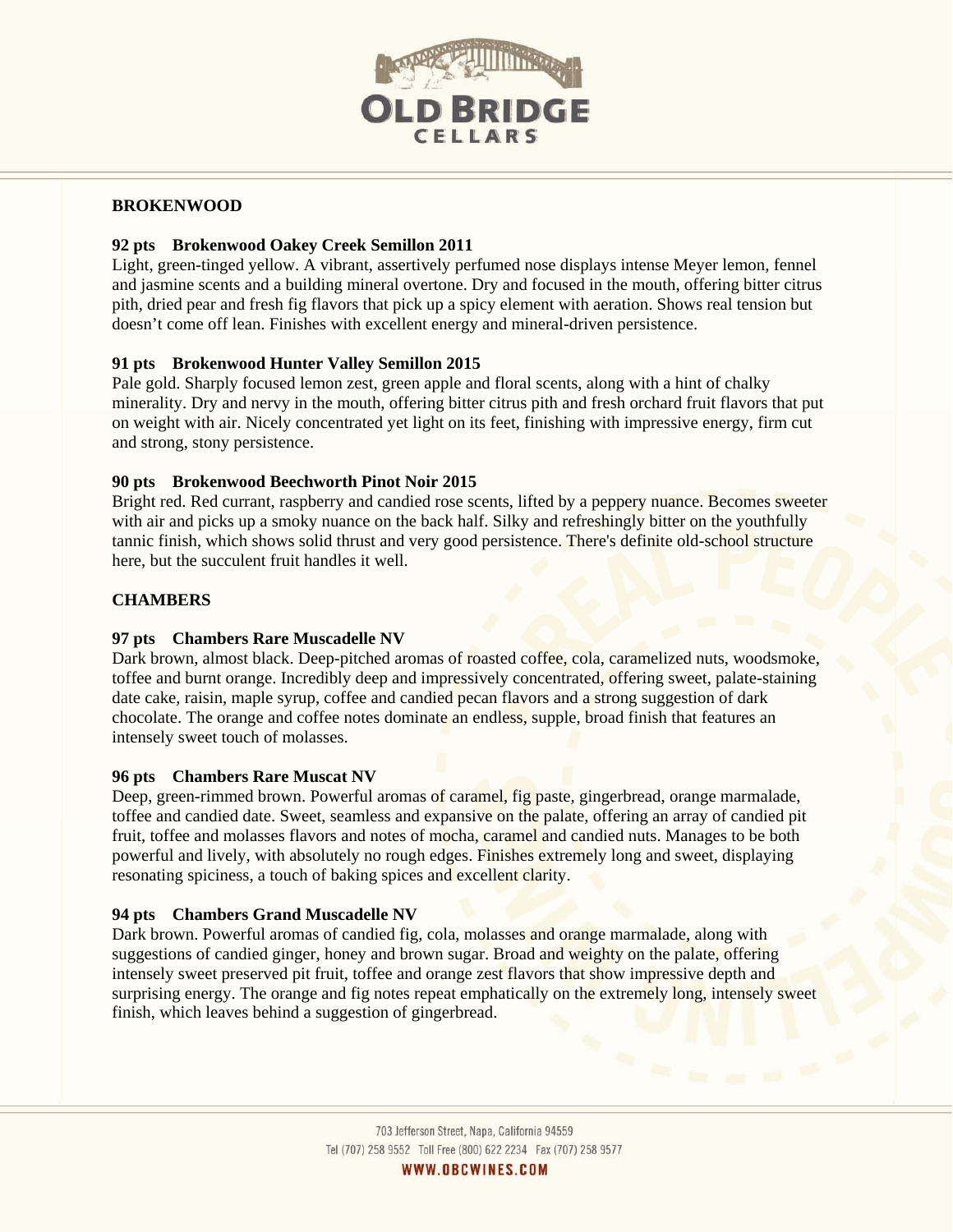

## **94 pts Chambers Grand Muscat NV**

Amber-rimmed brown. Heady aromas of mocha, fig jam, molasses, raisins and candied dates, backed by a hint of smokiness. Broad, sweet and deeply concentrated, offering palate-coating molasses cookie, toffee, dark chocolate, coffee liqueur and candied fig flavors and a touch of maple syrup. Refuses to let go on the finish, which emphatically echoes the molasses and date notes.

# **92 pts Chambers Rutherglen Muscat NV**

Dark brown. Dark chocolate, cherry liqueur, singed plum and burnt sugar on the deeply perfumed nose. Lush, broad and intensely sweet, offering plush mocha, toffee and dark chocolate flavors and a subtle touch of allspice that adds back-end lift. Clings with impressive tenacity on the finish, leaving coffee liqueur, cola and burnt sugar notes behind.

## **91 pts Chambers Rutherglen Muscadelle NV**

Deep amber-gold. Turbinado sugar, tangerine, honey and gingerbread aromas, along with a touch of candied almond in the background. Sweet and penetrating on the palate, offering sappy citrus and pit fruit flavors and a hint of toffee. Shows very good energy and thrust on the clinging, penetrating finish, which leaves a singed orange zest note behind.

## **CULLEN**

## **94 pts Cullen Diana Madeline 2014**

Youthful violet. A highly perfumed, complex bouquet displays smoke-accented cherry liqueur, cassis, vanilla, pipe tobacco and incense aromas and a sexy Moroccan spice overtone. Sweet and lively on the palate, offering concentrated dark fruit, floral pastille, chewing tobacco and mint flavors that deepen and pick up a hint of cola with aeration. Seamless, focused and lithe for its depth, finishing very long and spicy, with building florality and fine-grained tannins lending gentle grip.

## **93 pts Cullen Kevin John Chardonnay 2014**

Green-tinged gold. An expressive, highly perfumed nose evokes ripe melon, poached pear, vanilla and honey, while lemon pith and floral nuances build in the glass. Shows impressive depth as well as energy on the palate, offering mineral-accented Meyer lemon, nectarine and honeydew melon flavors that pick up a floral accent on the back half. Emphatically repeats the pear and honey notes on the impressively long, subtly sweet finish, which shows powerful thrust and a touch of smoky lees.

## **92 pts Cullen Ephraim Clarke Sauvignon Blanc/Semillon 2015**

Light bright gold. Complex aromas of ripe orchard and pit fruits, buttered toast, smoky lees and white flowers. Supple and expansive on the palate, offering intense nectarine, pear and Meyer lemon flavors that pick up a suggestion of honey with aeration. Fleshy and densely packed but surprisingly energetic, finishing with powerful thrust and a smoky mineral flourish.

## **92 pts Cullen Mangan Vineyard 2014**

Opaque ruby. Expressive aromas of black currant, vanilla and pipe tobacco, plus an emerging hint of cocoa powder. Juicy and seamless on the palate, offering sappy bitter cherry, black currant and spicecake flavors and hints of mint and licorice. Finishes with solid thrust, building tannins and a persistent dark chocolate note.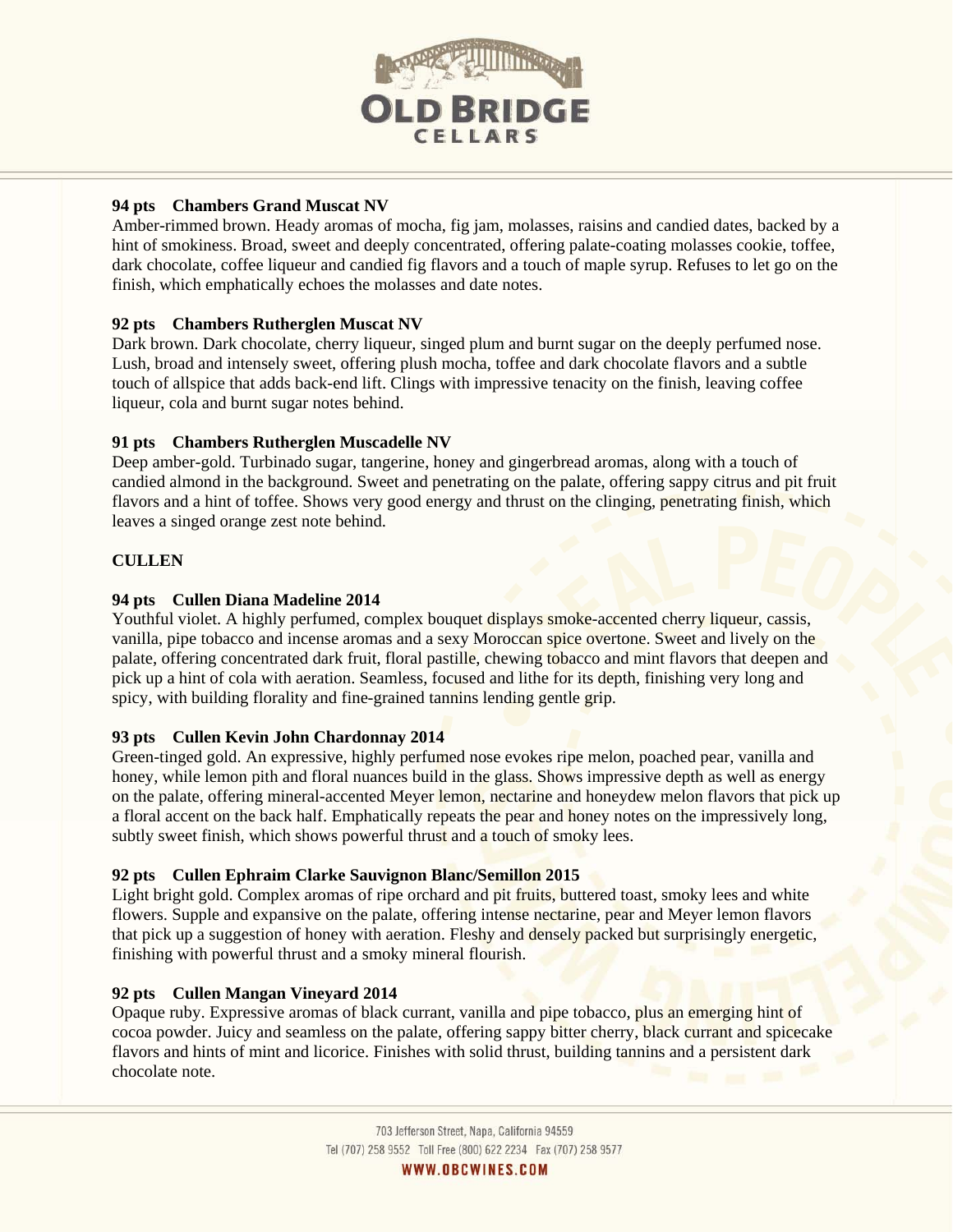

## **d'ARENBERG**

## **93 pts d'Arenberg The Coppermine Road Cabernet Sauvignon 2013**

Inky ruby. Cherry compote, blackberry, woodsmoke and a sexy vanilla nuance on the nose; a pipe tobacco note gains strength with aeration. Juicy, palate-coating dark fruit flavors show a deft mix of power and energy and pick up an exotic floral pastille flourish on the back half. Finishes smooth, sappy and impressively long, featuring strong echoes of sweet dark berries and peppery spices.

## **93 pts d'Arenberg The Dead Arm Shiraz 2013**

Inky ruby. Heady, smoke-accented blueberry, cassis, violet and vanilla aromas show excellent clarity and a hint of allspice. Sweet and broad in the mouth, offering concentrated black and blue fruit and floral pastille flavors plus a building suggestion of mocha. Closes with emphatic spicy cut, an echo of candied flowers and smooth, harmonious tannins that sneak in late.

## **92 pts d'Arenberg The Ironstone Pressings 2013**

Brilliant ruby-red. Pungent, spice-accented scents of fresh red and dark berries, licorice, cola and smoky minerals. Lively and focused on the palate, offering juicy cherry and boysenberry flavors complemented by a hint of peppery spices. Becomes deeper and chewier with air, with no loss of energy, and finishes smoky and very long; building tannins add shape and grip.

## **92 pts d'Arenberg The Galvo Garage 2013**

Inky ruby. Pungent cherry, dark berries, smoky minerals and dried flowers on the nose. Vibrant and well delineated, displaying sappy blue fruit, floral pastille and peppery spice flavors and a sweetening vanilla note. Finishes broad and smooth, delivering a jolt of minerality and silky, slow-building tannins.

# **92 pts d'Arenberg The Derelict Vineyard Grenache 2013**

Deep ruby. Complex, highly perfumed dark berry, succulent herb and Asian spice scents, along with a building floral quality. Sweet and velvety in the mouth, offering deep-pitched flavors of black raspberry, anise and smoky minerals. Very long and perfumed on the finish, where harmonious tannins add gentle grip.

## **92 pts d'Arenberg The Laughing Magpie Shiraz Viognier 2012**

Inky ruby. Smoke-accented aromas of ripe dark berries, game, pungent flowers and cola, joined by a hint of white pepper that emerges slowly and adds spicy lift. Concentrated, seamless bitter cherry, blackberry and fruitcake flavors become more energetic as the wine opens up. Round, even tannins shape the finish, which hangs on with impressive, dark-fruit-dominated persistence.

## **92 pts d'Arenberg The Money Spider Roussanne 2015**

Pale gold. Orange, nectarine and pear nectar aromas are complemented by suave floral and chalky mineral accents. Silky and expansive in the mouth, offering concentrated, mineral-tinged poached pear and cling peach flavors that pick up honey and ginger qualities as the wine opens up. Sappy and seamless in texture but surprisingly energetic as well, showing solid closing thrust and lingering suggestions of honeysuckle and candied pit fruits.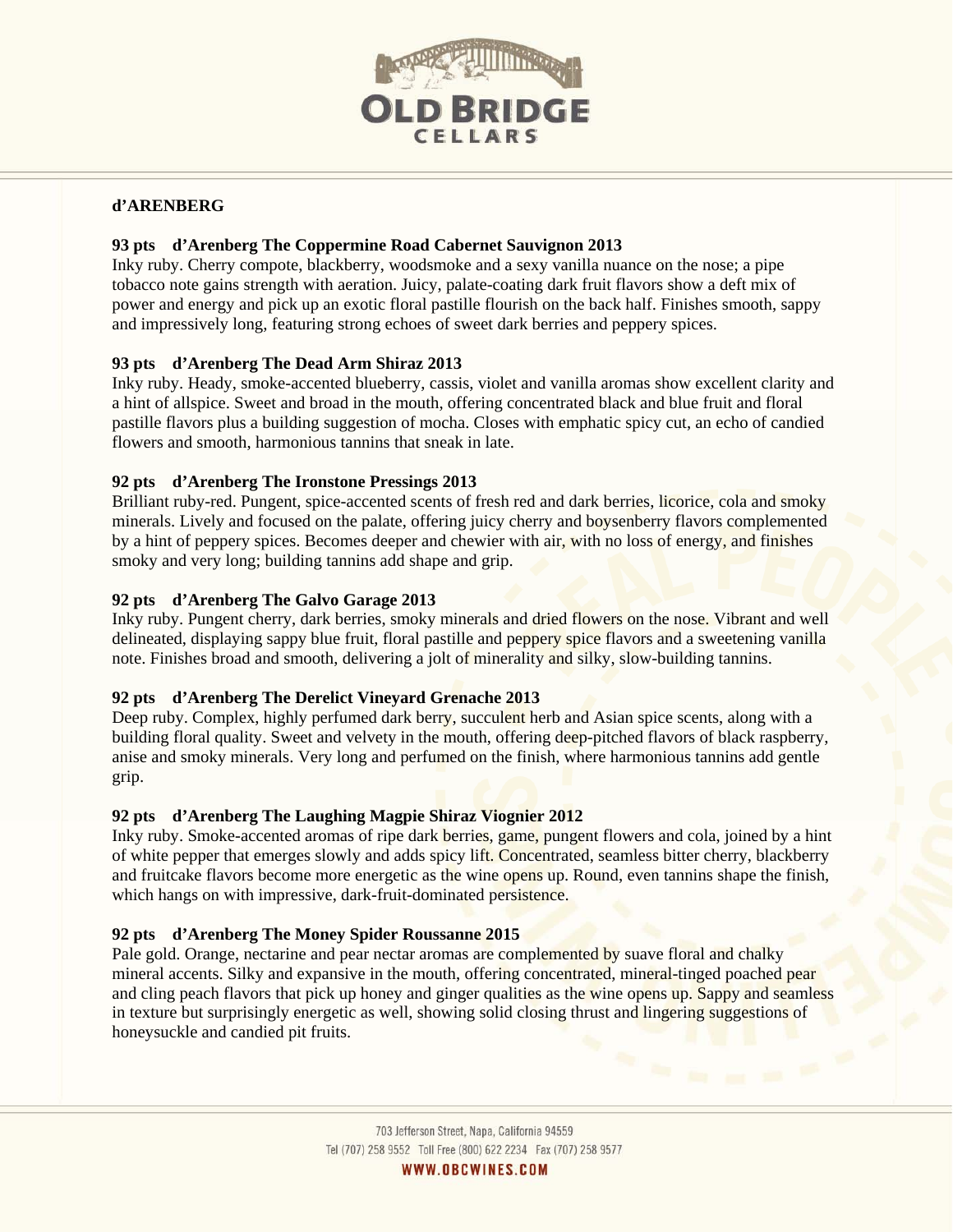

## **91 pts d'Arenberg The Money Spider Roussanne 2014**

Light bright yellow. Aromas of orange zest, melon and honeysuckle, along with a subtle touch of smoky minerals. Dry and focused on the palate, offering nicely concentrated citrus fruit and honeydew flavors and a succulent herb accent. Finishes with very good clarity, an echo of pit fruits and strong persistence.

## **91 pts d'Arenberg The Feral Fox Pinot Noir 2014**

Deep red. Spice-accented black raspberry and cherry cola scents are complicated by hints of candied flowers and allspice. Sweet and expansive on the palate, offering lively red and dark berry flavors along with suggestions of mocha and anise. Open-knit, accessible and seamless in texture, delivering strong finishing punch, even tannins and strong persistence.

## **91 pts d'Arenberg The Twenty Eight Road Mourvedre 2014**

Inky ruby. Mineral- and spice-accented cassis, cherry liqueur and licorice aromas, along with a hint of olive in the background. Juicy and focused on the palate, showing very good depth as well as energy to the bitter cherry, dark berry, spicecake and floral pastille flavors. Chewy tannins build steadily and lend shape to the finish, which shows intense mineral cut and emphatic, spice-driven persistence.

## **91 pts d'Arenberg The Laughing Magpie Shiraz Viognier 2013**

Opaque ruby. Deep-pitched dark berry, candied flowers and white pepper scents pick up a smoky mineral overtone with aeration. Juicy, broad and concentrated, showing good clarity to the sappy blackberry, cherry and violet pastille flavors. Round and seamless in texture, displaying strong closing tenacity, harmonious tannins and resonating florality.

## **91 pts d'Arenberg The Bonsai Vine 2013**

Vivid ruby-red. Highly fragrant, smoke-tinged aromas of fresh dark fruits, incense and lavender are sharpened by a spicy pepper note. Fleshy and broad in the mouth, offering bitter cherry, boysenberry and spicecake flavors that become sweeter with air. Finishes smooth and quite long, showing very good clarity and velvety tannins that sneak in late.

## **91 pts d'Arenberg The Lucky Lizard Chardonnay 2015**

Pale yellow-gold. Complex scents of tangerine, yellow apple, chamomile and anise; a subtle mineral flourish builds in the glass. Silky and focused on the palate, offering mineral-laced citrus and orchard fruit flavors and a touch of sweet butter that adds depth. Shows a suave blend of richness and nerve and finishes gently smoky and very long, leaving pear nectar and floral notes behind.

## **91 pts d'Arenberg The Love Grass Shiraz 2013**

Inky ruby. Smoke-accented cherry, blackberry and candied licorice on the highly perfumed nose. Vibrant black and blue fruit and violet pastille flavors feature a complementary peppery nuance and put on weight with aeration. Spicy and precise on the persistent finish, which shows appealing sweetness and just a hint of dusty tannins.

## **91 pts d'Arenberg The Custodian Grenache 2013**

Brilliant ruby-red. Expressive aromas of candied red berries, incense and white pepper are joined by a suave floral note. Juicy, broad and energetic on the palate, offering appealingly sweet raspberry, cherry and spicecake flavors and a suggestion of candied lavender. Finishes smooth and broad, featuring sneaky tannins and strong, spice-driven persistence.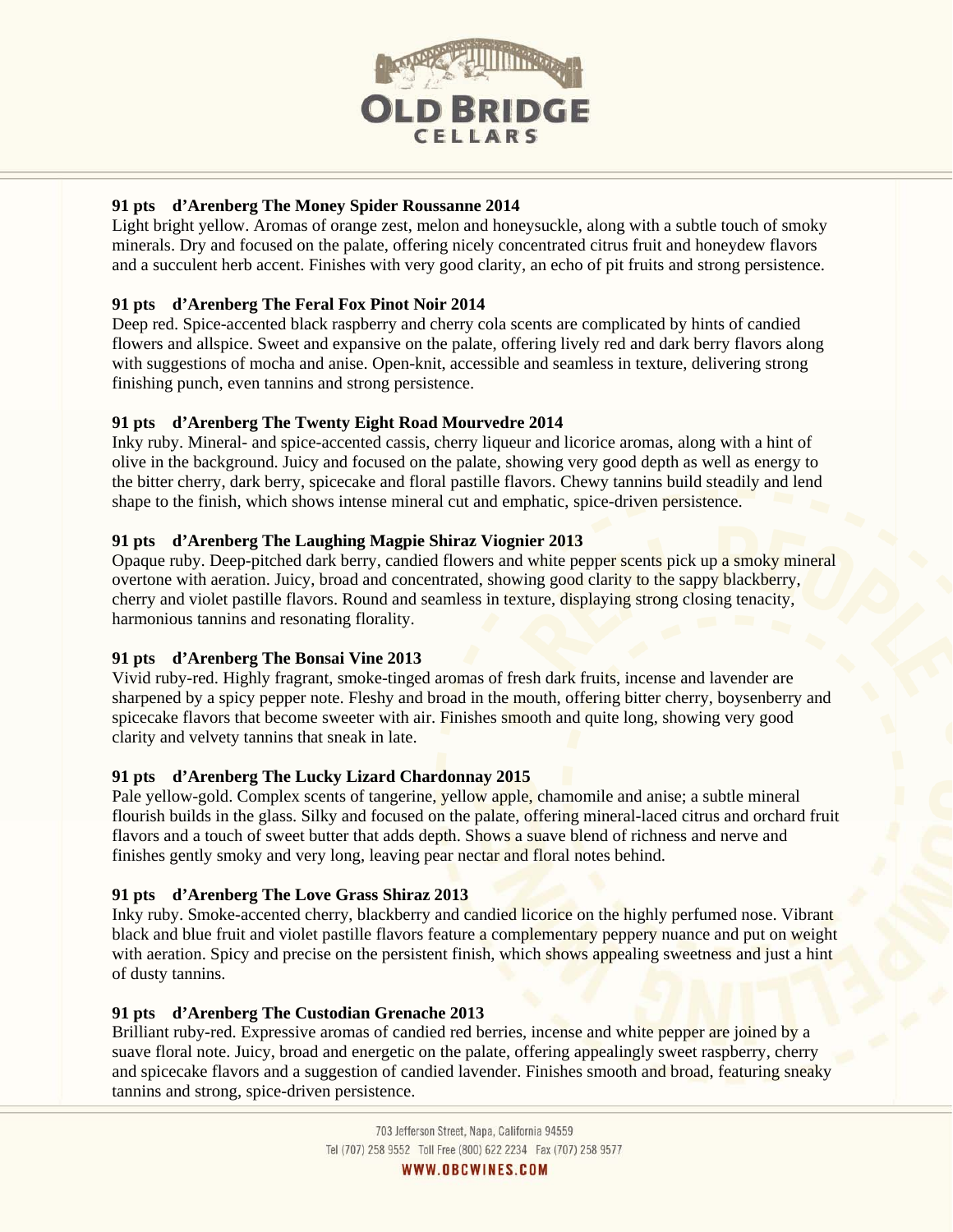

## **91 pts d'Arenberg The Footbolt Shiraz 2013**

Bright violet. Fresh dark berries, cherry pit and peppery spices on the perfumed nose. Smoky and focused on the palate, offering juicy blackberry and bitter cherry flavors that deepen and unfurl slowly with air. The spicy element comes back on a very long, youthfully tannic finish that leaves behind notes of bitter cherry, licorice and cracked pepper.

## **91 pts d'Arenberg d'Arry's Original Shiraz Grenache 2013**

Brilliant ruby-red. Vibrant, spice-accented cherry and red berry and floral scents show very good clarity and a gentle touch of smokiness. Sappy and seamless on the palate, offering appealingly sweet raspberry and cherry flavors that become spicier with air. Shows very good energy and spicy thrust on the finish, which is shaped by supple, slow-building tannins.

## **91 pts d'Arenberg The Sticks & Stones 2012**

Deep ruby. Deep-pitched dark berry, licorice and floral aromas, joined by cracked pepper and cola nuances in the background. Sappy and focused on the palate, offering bitter cherry and blueberry flavors that are given backbone and lift by a core of juicy acidity. A smoky nuance appears on a long, dark-fruitdriven finish shaped by gently chewy, harmonious tannins.

## **90 pts d'Arenberg The Olive Grove Chardonnay 2015**

Light bright yellow. Ripe pear, nectarine and honey aromas are complemented by suggestions of fennel and buttered toast. Fleshy and pliant in the mouth, offering silky orchard and pit fruit flavors and a spicy hint of candied ginger. Finishes with gentle grip and very good spice- and smoke-tinged persistence.

## **90 pts d'Arenberg The Hermit Crab Viognier/Marsanne 2015**

Limpid yellow. Powerful aromas of ripe citrus and pit fruits and jasmine are complicated by hints of dusty minerals and ginger. Juicy and seamless on the palate, offering pit fruit nectar and orange pith flavors that show very good clarity and mineral cut. The pear floral note comes back on the incisive finish, which hangs on with very good tenacity.

## **90 pts d'Arenberg The Broken Fishplate Sauvignon Blanc 2015**

Bright straw. Fresh quince, pink grapefruit and lemongrass on the fragrant nose and in the mouth. Floral and mineral nuances emerge with air, along with a hint of quinine. Shows zesty cut and spicy lift on the long, penetrating finish, which leaves a suave floral note behind.

## **90 pts d'Arenberg The High Trellis Cabernet Sauvignon 2013**

Vivid ruby. Aromas of cherry pit, black currant and pipe tobacco, lifted by a peppery element. Broad and appealingly sweet, offering juicy black and blue fruit and spicecake flavors plus a touch of mocha. Closes smooth and spicy, showing very good cling and round, even tannins.

## **88 pts d'Arenberg The Stump Jump White 2015**

Very pale yellow. Fresh orange, white peach and honeydew melon on the nose. Juicy and seamless in texture, offering subtly sweet orchard fruit and melon flavors and a touch of succulent herbs. Closes smooth and broad, leaving a hint of bitter peach pit behind.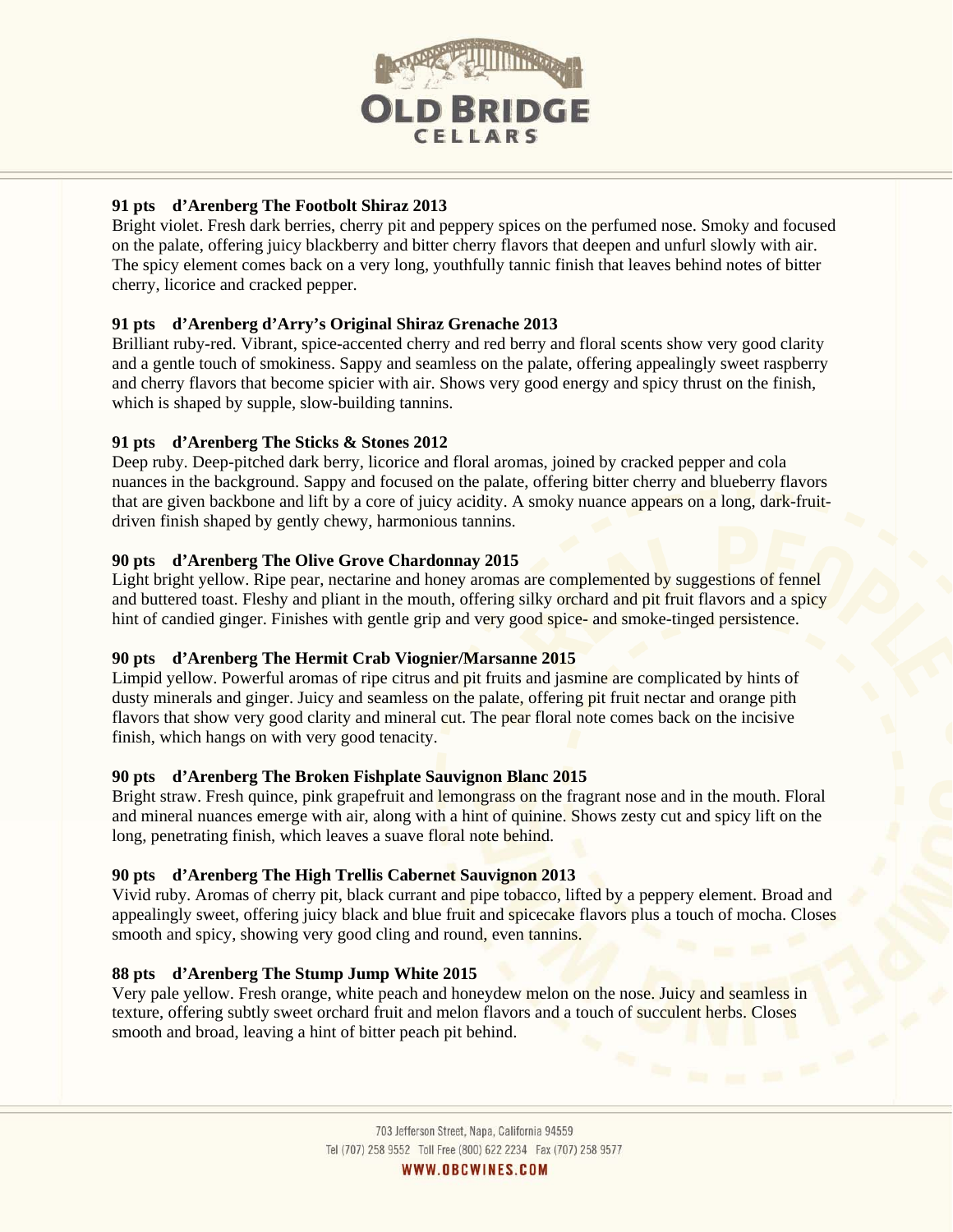

# **GIANT STEPS**

## **93 pts Giant Steps Tarraford Vineyard Chardonnay 2015**

Vivid yellow. Intense mineral- and lees-accented citrus and orchard fruit aromas show excellent clarity and hints of honeysuckle and iodine. Displays a deeper pit fruit character on the palate, offering juicy, smoke-accented nectarine and pear skin flavors that show excellent tension. The mineral quality comes back strong on the finish, which leaves behind suave Meyer lemon and floral notes.

## **93 pts Giant Steps Sexton Vineyard Pinot Noir 2015**

Brilliant ruby-red. High-pitched, expansive red berry liqueur and potpourri aromas are complicated by suggestions of Asian spices, candied rose and smoky minerals. Sappy, finely etched red fruit and spicecake flavors gain depth and power with aeration while maintaining a sense of finesse. Sappy, seamless and impressively pure on the impressively long finish, which is given shape by silky, wellintegrated tannins.

## **92 pts Giant Steps Sexton Vineyard Chardonnay 2015**

Light bright gold. Vibrant, mineral-accented citrus, orchard fruit and ginger qualities on the highly perfumed nose; a suave honeysuckle nuance gains strength with air. Dry, chewy and focused on the palate, offering bitter pear skin and quinine flavors and a deeper, sweeter melon quality. Closes minerally and long, displaying resonating floral character and firm, spicy cut.

## **92 pts Giant Steps Applejack Vineyard Pinot Noir 2015**

Brilliant red. Fresh red berries, pungent flowers and smoky minerals on the highly perfumed nose. Lively, spice-accented cherry and raspberry flavors pick up a smoky nuance as the wine stretches out. Echoes the floral note on a very long, taut finish that features a zesty mineral quality and smooth tannins.

## **91 pts Giant Steps Yarra Valley Pinot Noir 2015**

Vivid red. Spice-tinged raspberry and cherry aromas are complicated by sassafras, musky herb and allspice nuances. Sweet and focused on the palate, offering juicy red and dark berry flavors with suggestions of cola and star anise. Closes with strong finishing punch, gentle tannins and very good, spicy tenacity.

## **90 pts Giant Steps Yarra Valley Chardonnay 2015**

Limpid gold. Deep-pitched aromas of poached pear, peach and honey take on a hint of smokiness with air. Broad and fleshy in style, offering sappy orchard and pit fruit flavors sharpened by a refreshingly bitter lemon zest nuance. Finishes smooth, round and long, leaving a peach nectar note behind.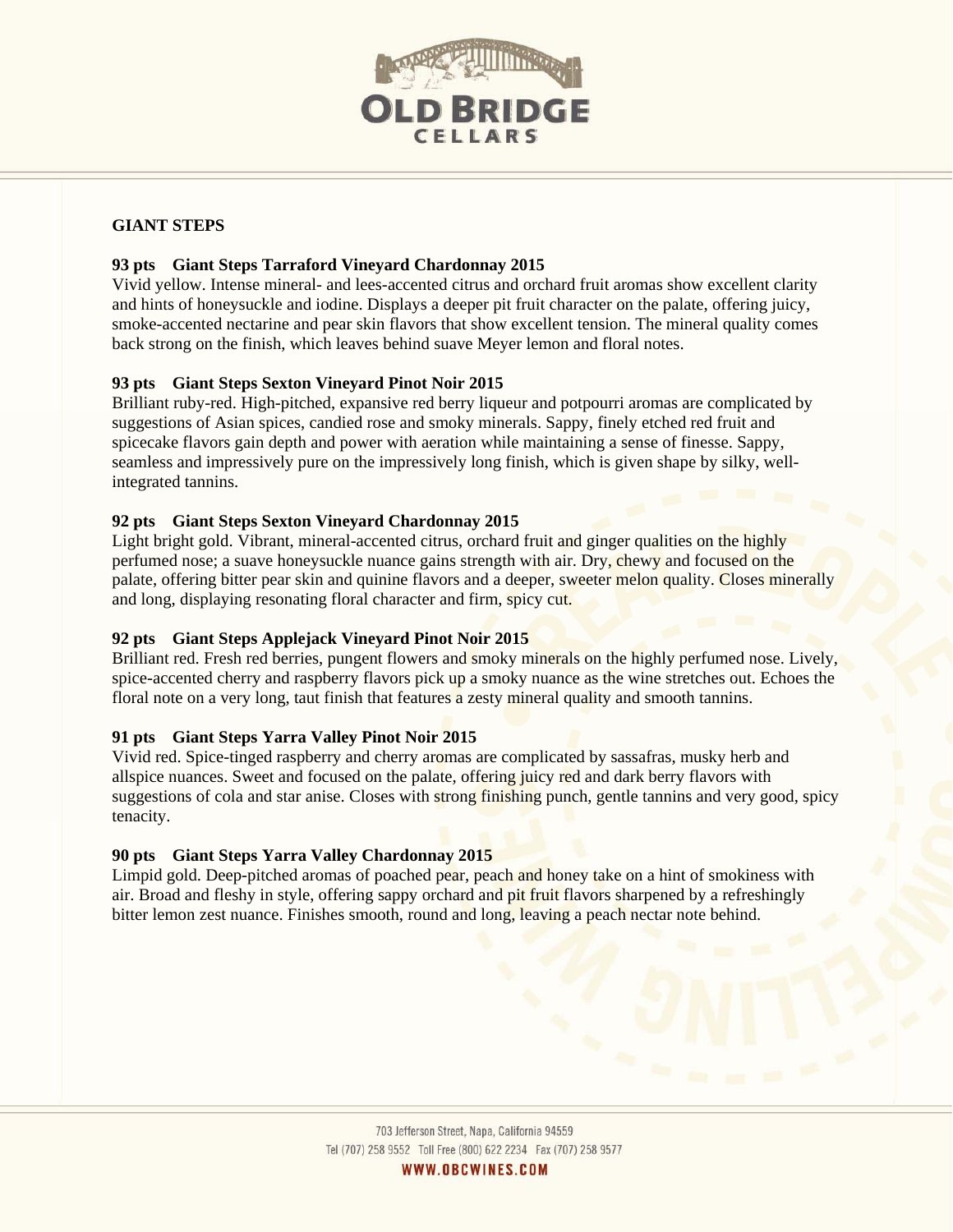

## **INNOCENT BYSTANDER**

## **93 pts Innocent Bystander Mea Culpa Syrah 2014**

Bright purple. Powerful, expansive black and blue fruit, incense, Indian spice and violet scents show outstanding clarity and pick up a smoky mineral nuance as the wine stretches out. Sweet, seamless and focused on the palate, offering sappy boysenberry, cherry liqueur, olive and spicecake flavors enlivened by a spine of juicy acidity. Delivers a serious payload of dark fruit and spice character but shows no excess fat. Lingers with serious persistence on the gently tannic finish, which leaves black cardamom and candied licorice notes behind.

## **92 pts Innocent Bystander Syrah 2014**

Brilliant violet. A heady, smoke-tinged bouquet evokes fresh dark fruits, olive paste and potpourri, and a spicy nuance emerges slowly. Fine-grained and focused on the palate, offering energetic black and blue fruit and spicecake flavors that deepen and spread out on the back half. Powerful yet graceful in style, finishing with impressive energy and subtle tannins that fold smoothly into the energetic fruit.

#### **91 pts Innocent Bystander Yarra Valley Pinot Noir 2015**

Vivid red. Lively raspberry and Asian spice aromas are complemented by suggestions of tea rose and musky rhubarb. Spicy and energetic on the palate, offering juicy red fruit and spicecake flavors that deepen slowly through the midpalate. Shows appealing sweetness on a long, floral-tinged finish that's given shape by sneaky tannins.

#### **90 pts Innocent Bystander Pinot Gris 2015**

Pale yellow. Pungent pear skin, peach and lemon pith scents show very good clarity and a suave floral nuance. Silky and seamless on the palate, offering concentrated orchard and pit fruit flavors that tighten up slowly on the back half. Lithe and energetic in style, showing floral-tinged persistence and a touch of dusty minerality.

## **JASPER HILL**

## **94 pts Jasper Hill Emily's Paddock Shiraz Cabernet Franc 2014**

Bright purple. Vibrant, expansive aromas of dark berries, floral pastilles, pipe tobacco and smoky minerals. Broad, alluringly sweet and seamless in texture, offering intense black raspberry, cherry cola and bitter chocolate flavors and a suave candied rose flourish. Shows a compelling interplay of power and finesse and no rough edges. Gains spiciness with air and finishes youthfully tannic and extremely long, featuring resonating floral and tobacco notes.

## **93 pts Jasper Hill Georgia's Paddock Shiraz 2014**

Inky ruby. Highly perfumed aromas of blue fruit and cherry preserves, potpourri, vanilla and candied licorice. Lush and palate-staining but also surprisingly lithe, offering sappy blueberry, cassis and cherryvanilla flavors and hints of allspice and violet. Dusty tannins sneak up with air and fold steadily into the densely packed fruit, which dominates the long, smooth finish.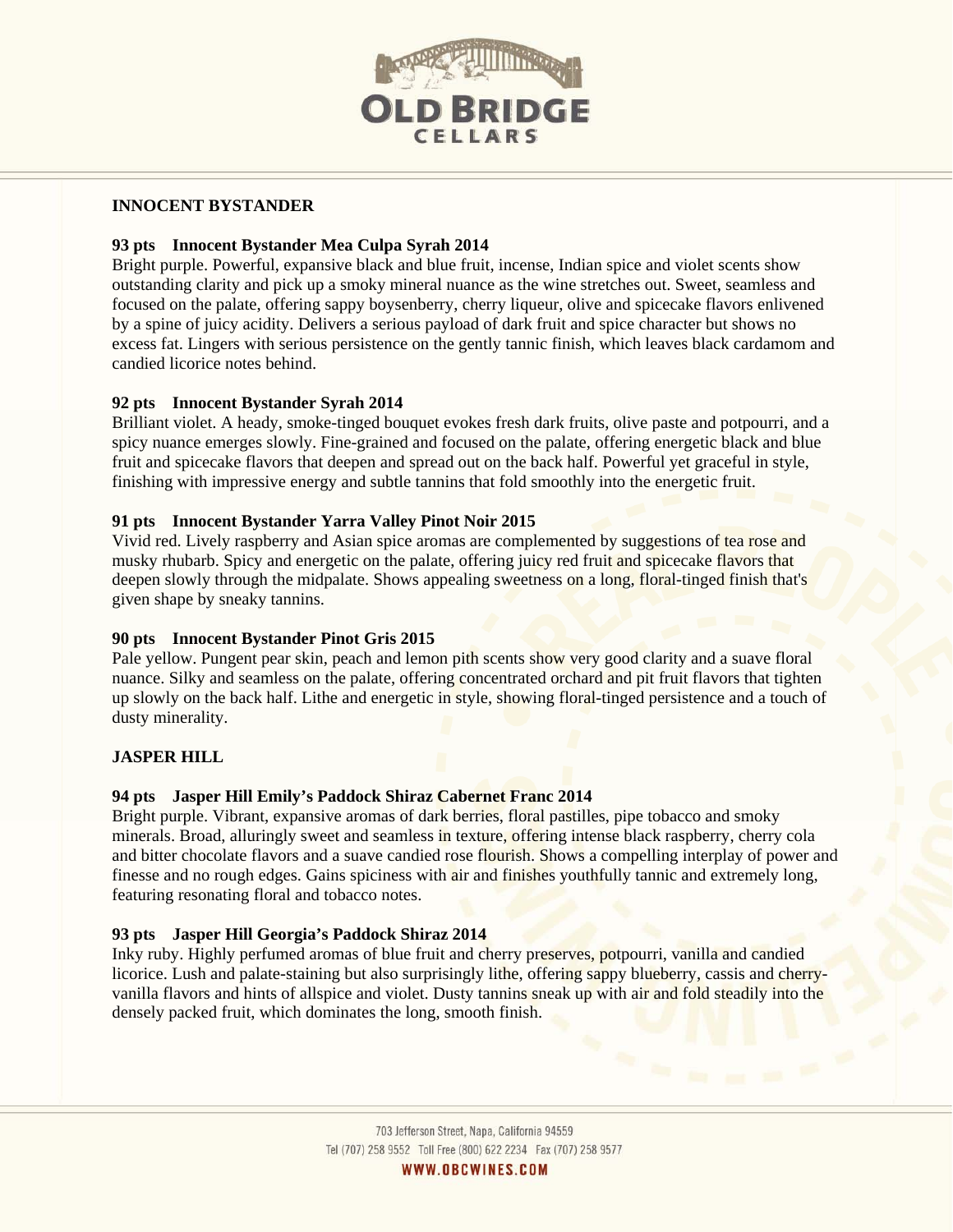

## **93 pts Occam's Razor Shiraz 2013**

Opaque ruby. Highly fragrant blackberry, boysenberry and Indian spice scents show excellent clarity and pick up a vanilla quality with aeration. Impressively concentrated but lithe, offering sappy red and blue fruit and floral pastille flavors that caress the palate and show no rough edges. Candied lavender and spicecake notes cling on a very long, gently tannic finish that echoes the blue fruit note.

## **93 pts Occam's Razor Shiraz 2014**

Youthful purple. Expressive dark berry preserve, incense and floral oil scents, along with hints of allspice and dusty minerals. Sweet and expansive on the palate, offering concentrated boysenberry, cherry cola and floral pastille flavors that smoothly blend depth and energy. Closes on a youthfully tannic note, showing strong tenacity, excellent clarity and lingering florality.

## **92 pts Jasper Hill Georgia's Paddock Riesling 2015**

Vivid yellow-gold. An expansive bouquet evokes ripe melon, nectarine and candied orange and carries an intense floral overtone. Juicy, plush and subtly spicy on the palate, offering sappy citrus and pit fruit flavors enlivened by a gingery nuance. Shows very good depth and subtle creaminess but comes off lively, even nervy. The impressively long, silky finish leaves notes of tangerine and candied ginger behind.

# **JOHN DUVAL**

## **94 pts John Duval Eligo Shiraz 2014**

Brilliant purple. Aromas of ripe black and blue fruits, along with hints of candied licorice, star anise and incense. Palate-staining bitter cherry and boysenberry flavors put on weight and spread out with air while maintaining urgency. Shows outstanding clarity and mineral lift on the strikingly long, blue-fruit-driven finish, which features a smoky mineral quality and harmonious, fine-grained tannins.

## **93 pts John Duval Entity Shiraz 2014**

Inky ruby. Powerful aromas of blackberry, violet and woodsmoke are complemented by a hint of cola that emerges with air. Sweet, seamless and full-bodied, offering ripe cassis, blackberry, floral pastille and licorice flavors given spine by a core juicy acidity. Deepens and becomes spicier on the penetrating finish, which features building tannins and a lingering floral nuance.

## **93 pts John Duval Plexus SGM 2014**

Vivid ruby-red. Expansive aromas of ripe red berries, candied flowers and spicecake, complemented by a subtle mineral nuance. Juicy, concentrated and seamless on the palate, offering sweet raspberry, boysenberry and lavender flavors that become tighter and more lively with air. Shows excellent depth as well as vivacity; fine-grained, firming tannins build slowly on a long, floral-driven finish. In the context of high-end Aussie red wines, this one delivers exceptional value.

## **92 pts John Duval Plexus MRV 2015**

Green-tinged yellow. Pungent Meyer lemon, pear and orange zest scents show excellent clarity and suggestions of fennel and smoky lees. Round and minerally on the palate, offering pear nectar and citrus fruit flavors and deeper notes of sweet butter and honey that gain strength on the back half. Shows impressive heft as well as energy and finishes silky and long, featuring a refreshingly bitter orange pith nuance.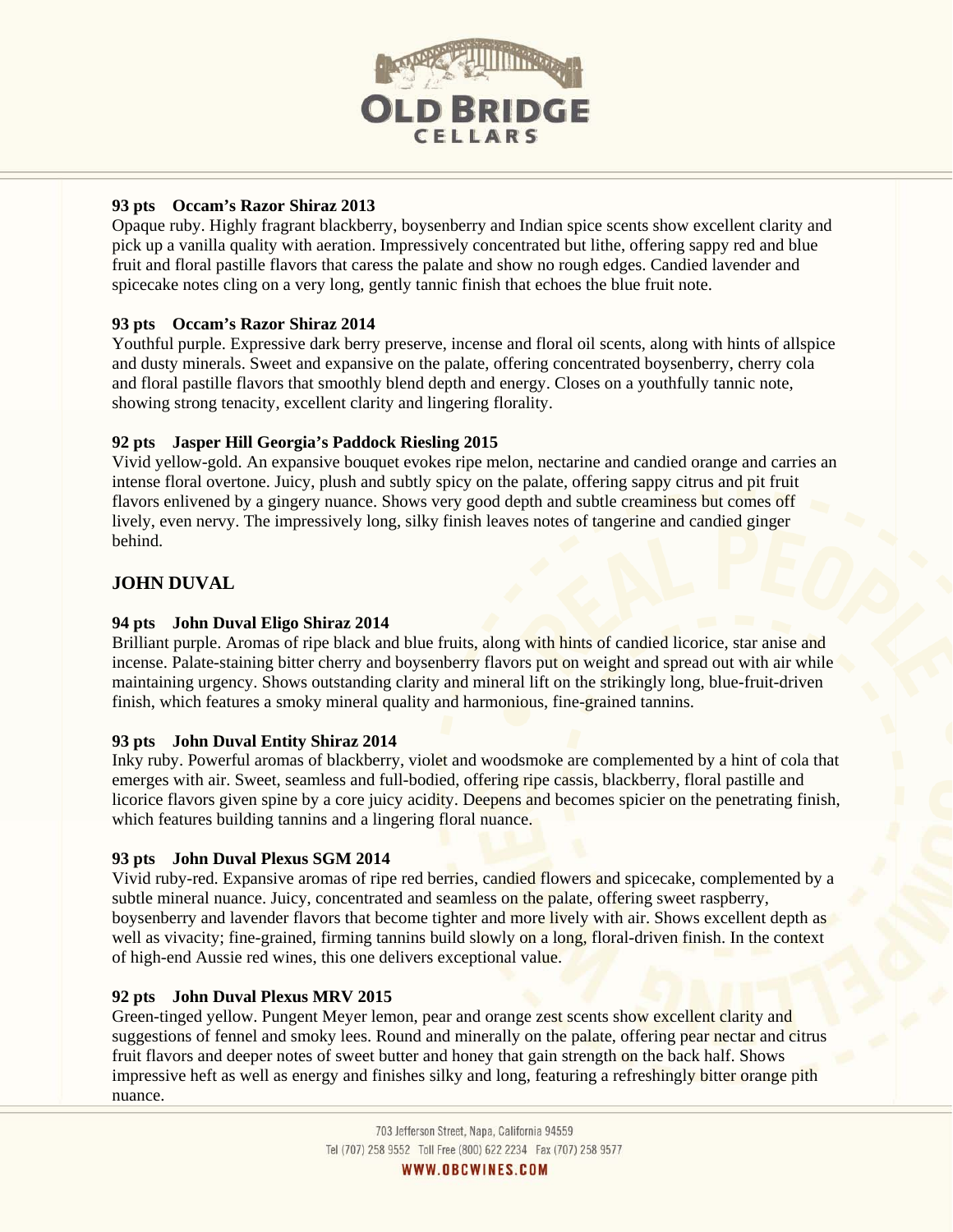

## **KILIKANOON**

## **95 pts Kilikanoon Attunga Shiraz 1865 2013**

Bright purple. Ripe dark berry and cherry cola scents are complemented by suggestions of star anise, vanilla and woodsmoke. Palate-caressing blueberry, bitter cherry and violet pastille flavors develop peppery spice and sweet mocha qualities as the wine opens up. Rich but lively as well, showing no excess weight. The suave, seamless and extremely long floral-driven finish is framed by supple, harmonious tannins.

# **93 pts Kilikanoon Oracle Shiraz 2013**

Opaque purple. Potent black and blue fruit, floral pastille and vanilla scents; a bright mineral quality adds urgency and focus. Sweet blueberry, black raspberry, mocha and cola flavors show impressive depth and pick up cracked pepper and oak spice nuances on the back half. Plush, broad and seamless in style, showing excellent clarity and smooth tannins on a very long, darkberry-dominated finish.

# **93 pts Kilikanoon Attunga Mataro 2013**

Glass-staining ruby. Intensely perfumed black and blue fruit, floral pastille, mocha and smoked meat aromas are sharpened by a peppery nuance. Juicy, smooth and deeply concentrated on the palate, offering sappy, sweet blueberry and cherry-vanilla flavors that slowly open up and acquire a spicy nuance with air. Finishes smoky, chewy and very long, displaying lingering spiciness and firming tannins. I suspect that this wine is destined for a long, positive evolution.

# **93 pts Kilikanoon Mort's Reserve Riesling 2015**

Pale brilliant straw. High-pitched citrus fruit and honeysuckle scents carry a chalky mineral overtone. Vibrant and tense on the palate, offering juicy lime and green apple flavors that unfurl slowly through the midpalate. Shows an emphatically stony character on the incisive, impressively persistent finish, which leaves behind emphatic citrus fruit and bitter quinine notes.

# **92 pts Kilikanoon Covenant Shiraz 2014**

Glass-staining ruby. Ripe blackberry, cherry liqueur, violet and woodsmoke on the highly perfumed nose. Fleshy, appealingly sweet and expansive on the palate, offering plush black and blue fruit flavors and a hint of candied licorice that builds with air. Becomes more energetic with air and finishes on a smoke-accented dark berry note, showing powerful thrust, polished tannins and impressive persistence.

# **91 pts Kilikanoon Mort's Block Riesling 2015**

Green-tinged yellow. Fresh citrus and orchard fruits on the incisive, mineral-accented nose. Fleshy but refreshingly brisk, offering juicy tangerine and pear skin flavors and a bracing hint of bitter quinine. Closes minerally, precise and pure, featuring an echo of zesty orange pith and very good length. The pH here is a very low 2.85 and the wine is carrying 12.8 percent alcohol.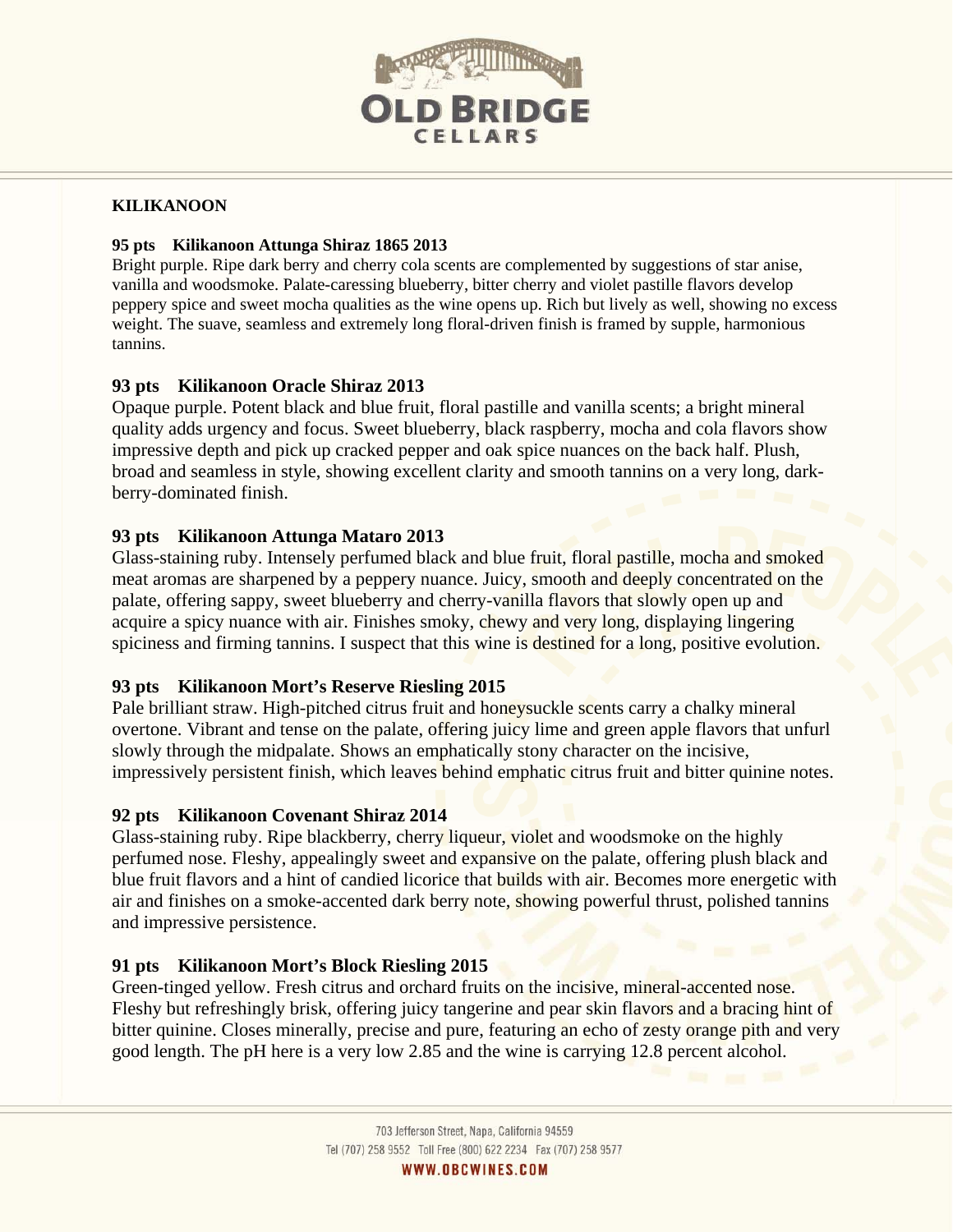

# **91 pts Kilikanoon Killerman's Run Shiraz 2014**

Opaque ruby. Powerful, spice-accented aromas of ripe black and blue fruits, violet, licorice and smoky minerals, backed by a hint of cracked pepper. Juicy and energetic on the palate, offering appealingly sweet dark fruit and spicecake flavors that open slowly with aeration. In a graceful, open-knit style, finishing with excellent clarity and length and just a touch of fine-grained tannins.

# **90 pts Kilikanoon Killerman's Run Cabernet Sauvignon 2014**

Bright ruby. Ripe cherry and blueberry on the perfumed nose, accompanied by a hint of mocha in the background. Smooth and seamless in texture, offering pliant blue fruit and floral pastille flavors, while a hint of white pepper adds back-end spiciness. Finishes supple and broad, showing good persistence, a hint of sweet tobacco and no obvious tannins.

# **90 pts Kilikanoon Killerman's Run GSM 2014**

Brilliant ruby-red. Aromatic aromas of ripe, spice-tinged red and blue fruits, incense and candied flowers. Plush and seamless on the palate, offering juicy raspberry, blueberry and spicecake flavors that fan out nicely on the back half. Fruit-driven and approachable in style, finishing with very soft tannins and an echo of candied red fruit.

# **90 pts Kilikanoon Killerman's Run Riesling 2015**

Vivid straw. Vibrant grapefruit, green apple and quince scents and flavors, along with a chalky mineral overtone. Dry, nervy and precise, showing very good clarity and cut. Puts on weight with air and finishes long and stony, featuring resonating citrus pith and pear skin qualities.

# **90 pts Kilikanoon Prodigal Grenache 2014**

Vivid ruby-red. Lively, sharply focused scents of ripe red berries, candied flowers and peppery spices. Juicy black raspberry and bitter cherry flavors are braced by zesty acidity and a hint of white pepper. Nicely balanced and focused, finishing long and sappy, with gentle grip and wellknit tannins.

# **LEEUWIN ESTATE**

# **95 pts Leeuwin Estate Art Series Chardonnay 2013**

Pale yellow-gold. A highly complex, mineral-laced bouquet evokes fresh citrus and orchard fruits, iodine, toasted brioche and white flowers, and a hint of fennel emerges with air. Shows superb depth and delineation, offering vibrant orange, pear, sweet butter and anise flavors that tighten up slowly on the back half. Powerful yet graceful, displaying superb focus and thrust on an impressively long finish that features lingering floral and mineral flourishes.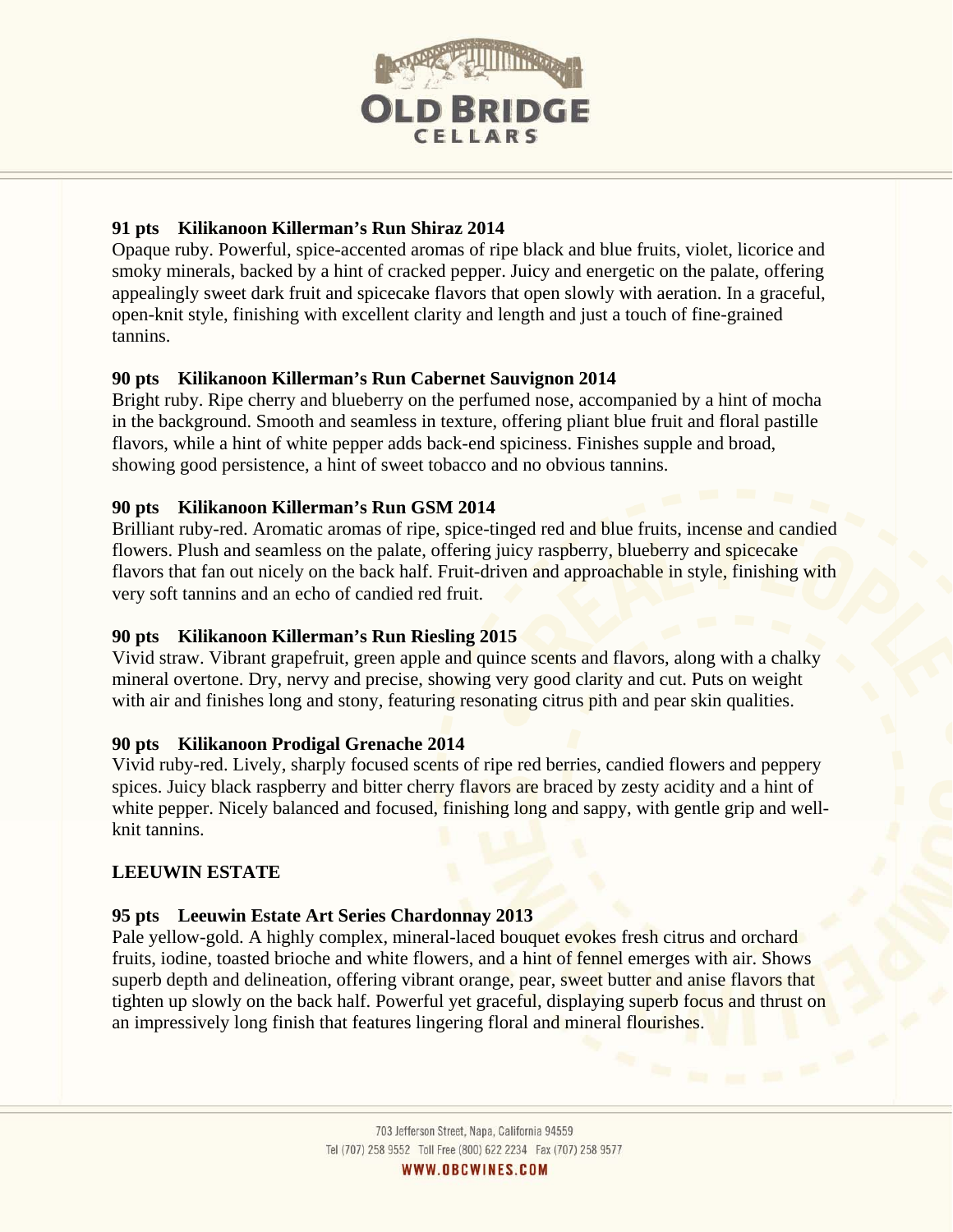

# **93 pts Leeuwin Estate Art Series Cabernet Sauvignon 2012**

Vivid ruby-red. Powerful, oak-tinged blackberry, cherry, candied rose, cured tobacco and mocha scents, accompanied by succulent herb and mineral flourishes. Sappy and seamless on the palate, offering densely packed but energetic bitter cherry, dark berry, mocha and licorice flavors that unfurl slowly. Youthful tannins shape a very long, sweet finish, which features resonating spice, mineral and floral pastille notes. This wine's energy and balance suggest that it will enjoy a long, smooth evolution in bottle.

# **92 pts Leeuwin Estate Art Series Riesling 2015**

Green-tinged straw. High-pitched citrus zest and floral aromas carry a smoky mineral overtone and a background hint of quinine. Vibrant, dry and focused on the palate, offering intense lime and green apple flavors that deepen and become juicier with air. Shows impressive tension and a bright mineral character on the incisive finish, which leaves behind bitter citrus pith and honeysuckle notes.

# **92 pts Leeuwin Estate Art Series Shiraz 2013**

Opaque ruby. Smoke-accented aromas of fresh red and blue fruits, succulent herbs, violet and cracked pepper, accompanied by a vanilla note that builds in the glass. Rich yet energetic in style, offering sweet, mineral-tinged black raspberry, blueberry and floral pastille flavors and a suggestion of five-spice powder. The floral and vanilla notes repeat on the long, focused, subtly tannic finish, which leaves a hint of cracked pepper behind.

# **92 pts Leeuwin Estate Art Series Sauvignon Blanc 2014**

Pale gold. Heady orange, pear and chamomile scents pick up succulent herbal and floral notes with air. Concentrated and focused on the palate, offering pear nectar, tangerine and fennel flavors supported by a core of juicy acidity. Smoothly plays power off finesse and finishes very long and minerally, leaving a subtle floral note behind.

# **91 pts Leeuwin Estate Prelude Vineyards Cabernet Sauvignon 2013**

Bright ruby. Smoke-accented cherry and raspberry on the nose, plus a hint of cedary oak in the background. Juicy and focused on the palate, showing very good lift to the bitter cherry and red berry flavors. Turns sweeter on the youthfully tannic finish, which hangs on with strong, spicy tenacity.

# **91 pts Leeuwin Estate Prelude Vineyards Chardonnay 2014**

Green-hued yellow. High-pitched, smoke-tinged orange and yellow apple aromas, along with floral and buttered toast notes. Juicy and expansive on the palate, offering sappy tangerine and pear nectar flavors that pick up a sweet vanilla note with air. Shows repeating smokiness on the finish, which lingers with very good, floral-tinged persistence.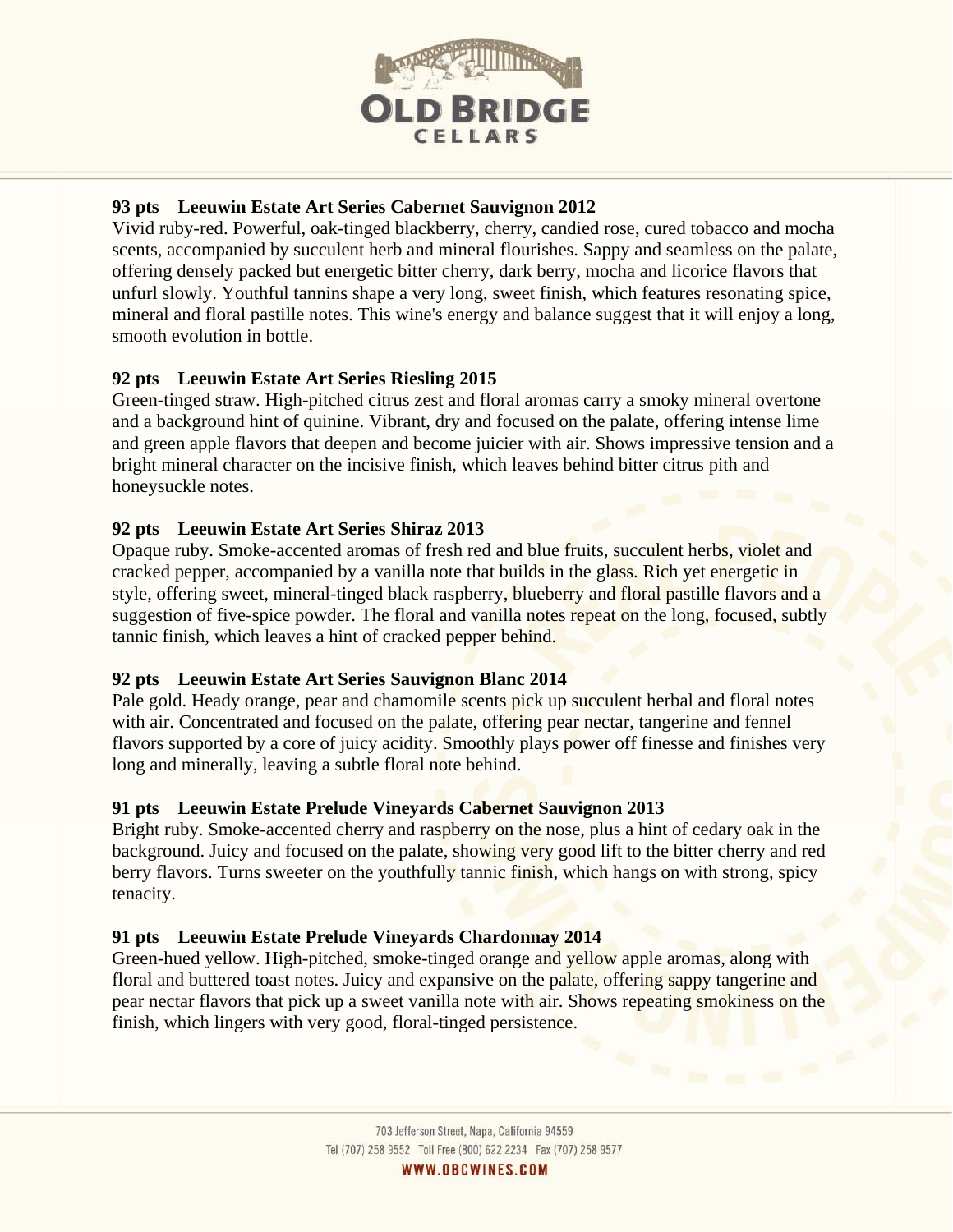

# **91 pts Leeuwin Estate Siblings Shiraz 2013**

Opaque ruby. Complex aromas of red and blue fruits, cola, peppery spices and fresh flowers. Round and seamless on the palate, offering sweet blueberry and cherry compote flavors that slowly tighten up and become spicier with air. Shows very good focus and solid punch on a long, gently sweet finish firmed by dusty, fine-grained tannins.

# **90 pts Leeuwin Estate Siblings Sauvignon Blanc Semillon 2015**

Pale gold. Fresh citrus and orchard fruit scents and a hint of smokiness on the nose. Juicy pear, melon and Meyer lemon flavors show good depth and a snap of zesty acidity. Weighty yet vibrant in style, finishing long and supple, featuring lingering smokiness and very good focus.

# **MAISON L'ENVOYÉ**

# **91 pts Maison L'Envoyé Tasmania Pinot Noir 2015**

Light bright red. Lively aromas of red currant, raspberry, cinnamon and allspice carry a suave floral topnote. Light-bodied and energetic on the palate, offering tangy, spice-tinged red berry and rose pastille flavors and a refreshingly bitter hint of blood orange. Closes on a minerally note, displaying very strong persistence and lingering spiciness.

# **MOUNT MARY**

# **94 pts Mount Mary Quintet 2013**

Vivid ruby. Potent black currant, cherry and cedary oak aromas are complicated by notes of cured tobacco, candied rose and cracked pepper. Silky and seamless on the palate, offering fresh dark berry, bitter cherry and mocha flavors plus a touch of smokiness. Delivers a serious punch of flavor and comes off lithe and precise. Finishes with supple tannins, a jolt of peppery spices and outstanding, floral-driven persistence.

# **94 pts Mount Mary Chardonnay 2013**

Pale gold. Sexy, highly perfumed, mineral-accented aromas of peach, pear nectar, melon and tangerine, along with a bright floral overtone. Juicy and densely packed, showing a suave interplay of richness and vivacity; orchard and pit fruit flavors pick up smoky lees, honey and orange zest nuances with air. Shows excellent power and depth on the impressively long finish, which echoes the peach and floral notes.

# **93 pts Mount Mary Pinot Noir 2013**

Bright red. A complex, highly perfumed bouquet displays scents of fresh cherry, raspberry and cola, and a sexy floral nuance builds with air. Sweet and seamless on the palate, showing very good heft and focus to the intense red fruit and spicecake flavors. Shows impressive energy and lift on the gently tannic finish, which hangs on with serious tenacity.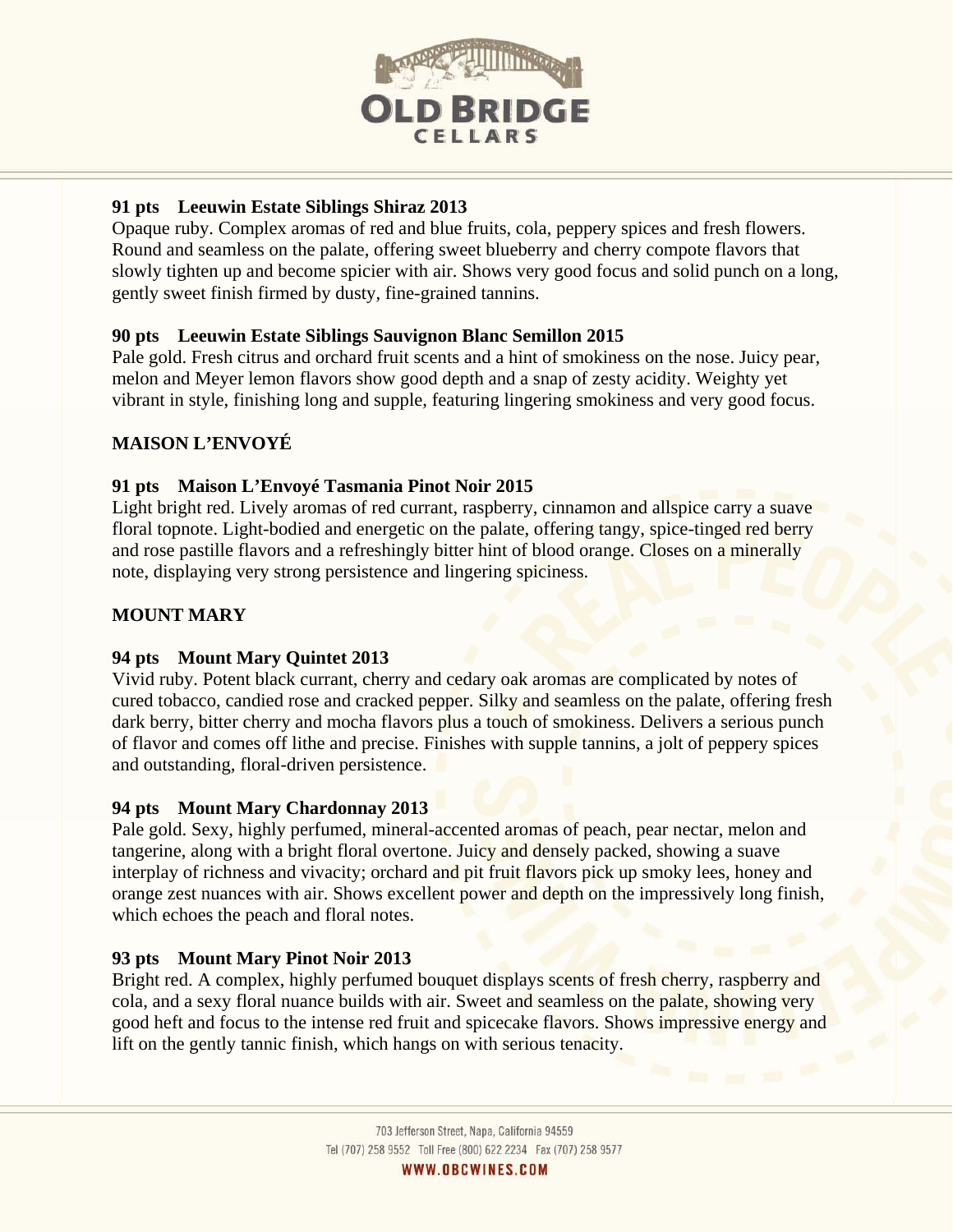

# **PENLEY ESTATE**

# **92 pts Penley Estate Chertsey 2013**

Inky ruby. Heady aromas of candied cherry, red and black currant, pipe tobacco and potpourri, joined by a hint of smokiness that emerges with aeration. Shows impressive depth and energy; bitter cherry, cassis, floral pastille and spicecake flavors firm up slowly on the back half. Sappy, appealingly sweet and focused on the youthfully tannic finish, which clings with impressive tenacity and building sweetness.

# **92 pts Penley Estate Steyning Cabernet Sauvignon 2013**

Glass-staining ruby. Smoke-tinged cherry, cassis and licorice scents, along with hints of cured tobacco and cola. Gently sweet and focused on the palate, offering concentrated yet lithe dark fruit, floral pastille and roasted coffee flavors sharpened by a peppery nuance. A vanilla note emerges on a very long, supple finish shaped by velvety tannins.

# **91 pts Penley Estate Tolmer Cabernet Sauvignon 2013**

Deep ruby. Powerful aromas of blackberry, cherry cola, pipe tobacco and smoky oak, plus a hint of mocha. Sweet, sappy and broad on the palate, offering juicy dark berry, cherry liqueur and licorice flavors firmed by a spine of zesty acidity. Spreads out slowly and becomes spicier on the persistent finish, which features fine-grained tannins and a lingering floral nuance.

# **90 pts Penley Estate Atlas Shiraz 2014**

Deep ruby. Smoke-accented dark berries, licorice pastille and pungent flowers on the nose; a suave mineral overtone adds energy. Smooth and broad on the palate, offering sweet black and blue fruit flavors, a velvety texture and a hint of mocha. The sweet, gently tannic, persistent finish leaves juicy cherry and blueberry notes behind.

# **90 pts Penley Estate Hyland Shiraz 2014**

Bright ruby. Highly fragrant raspberry, blackberry and floral aromas, complicated by vanilla and woodsmoke qualities. Juicy dark berry, mocha and spicecake flavors show good depth and no rough edges. Finishes bright, sweet and long, featuring a repeating vanilla note and round, even tannins that come in late.

# **89 pts Penley Estate Phoenix Cabernet Sauvignon 2014**

Deep ruby. Spice-accented dark berries, cherry and succulent herbs on the nose and palate. Smooth and fleshy in style, showing good focus and a sweeter mocha quality on the back half. A peppery note comes up on the nicely persistent finish, which is shaped by supple, even tannins.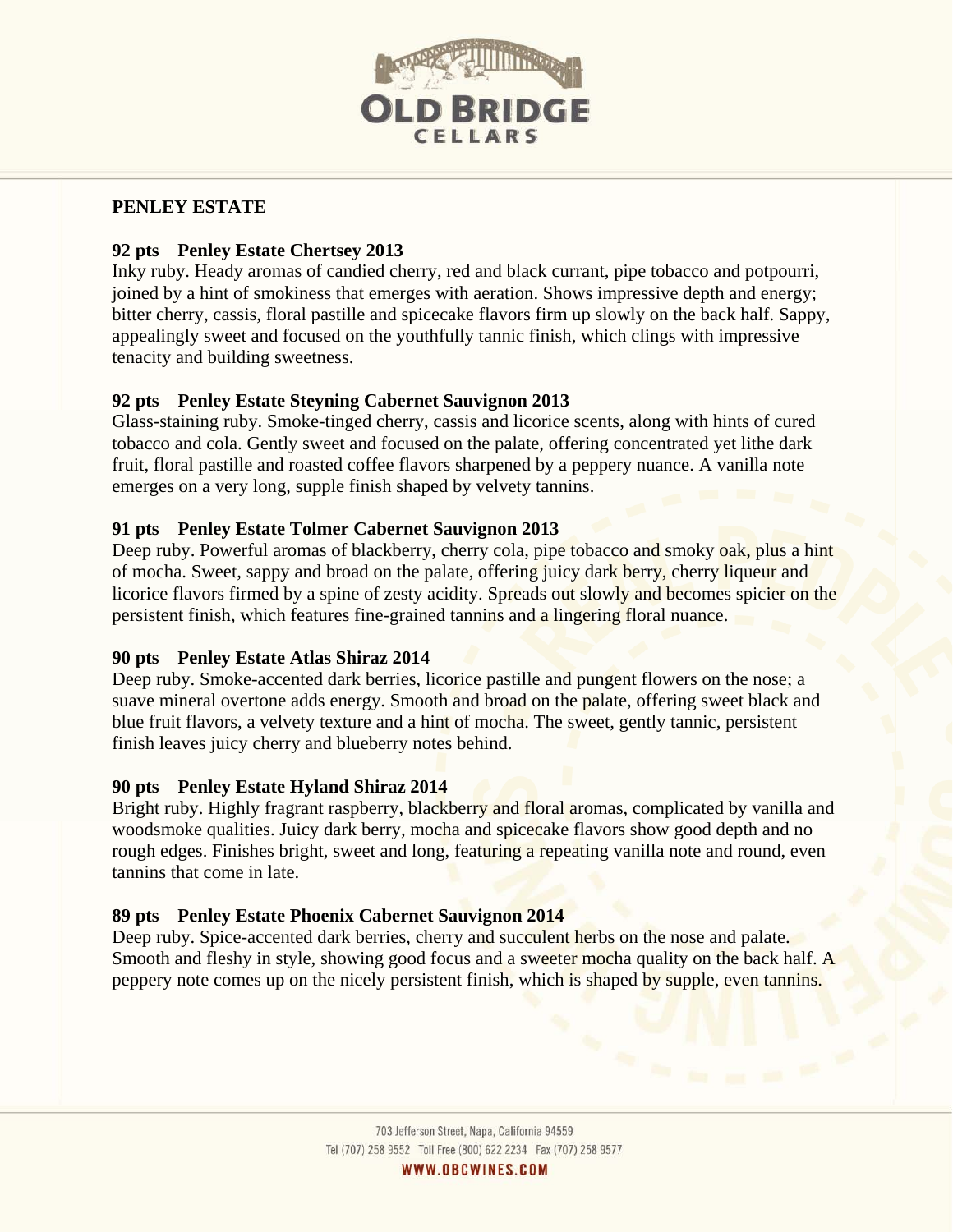

# **89 pts Penley Estate Gryphon 2014**

Brilliant ruby-red. Pungent cherry, red berries, vanilla and a hint of dried flowers on the nose. Vibrant and nicely delineated, offering sappy red fruit, floral pastille and peppery spice flavors that deepen on the back half. Finishes fresh and smooth, displaying a touch of spice and dusty, building tannins.

# **88 pts Penley Estate Aradia Chardonnay 2015**

Light bright yellow. Tangerine, melon and a hint of peach on the nose and in the mouth. Supple and open-knit, showing good depth and straightforward, fruity appeal. Finishes smooth and vaguely warm, leaving a hint of bitter citrus pith behind.

# **SHOOFLY**

# **90 pts Shoofly Shiraz 2015**

Bright violet. Aromas of ripe dark fruits, licorice and succulent herbs, along with a hint of smokiness in the background. Smooth and fleshy in the mouth, offering bitter cherry and blueberry flavors and a sweetening touch of mocha. Tightens up on the long, penetrating finish, which features fine-grained tannins and a lingering hint of juicy blue fruit.

# **90 pts Shoofly Chardonnay 2015**

Light bright yellow. Ripe melon, tangerine and jasmine on the nose and in the mouth; a touch of honey builds in the glass. Silky and seamless in the mouth, offering juicy honeydew and citrus fruit flavors and a bitter orange zest flourish that adds back-end cut. Smoothly blends richness and vivacity and closes with bright, tangy lift and very good, floral persistence.

# **89 pts Shoofly Pinot Noir 2015**

Brilliant red. High-pitched strawberry and candied rose scents are complemented by suggestions of musky rhubarb, white pepper and succulent herbs. Shows good energy and lift to the juicy red berry and floral pastille flavors, and a hint of orange zest adds a firming edge. Closes taut, spicy and precise, fine-grained tannins adding shape and grip.

# **YERINGBERG**

# **94 pts Yeringberg Cabernet Blend 2013**

Brilliant ruby. Pungent cherry pit, dark berry, pipe tobacco, vanilla and candied rose aromas, backed by a peppery nuance. Vibrant and sharply delineated, displaying impressively concentrated black currant, bitter cherry, floral pastille and succulent herb flavors that become sweeter on the back half. Shows outstanding tenacity on the floral-dominated finish, which is shaped by youthfully chewy tannins.